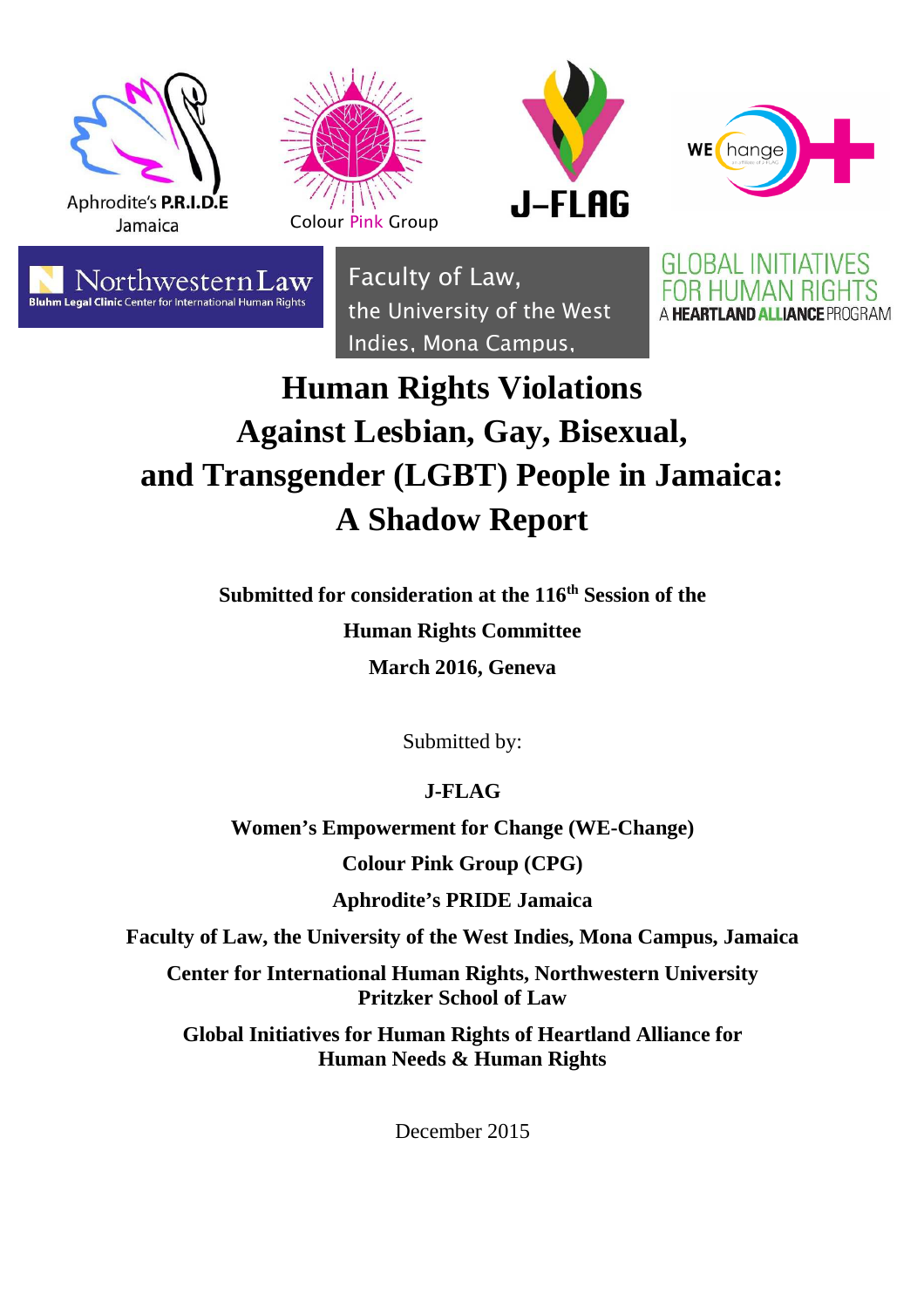# **Human Rights Violations Against Lesbian, Gay, Bisexual and Transgender People in Jamaica: A Shadow Report**

# **I. Introduction**

-

This shadow report on violations of the rights of lesbian, gay, bisexual, and transgender (LGBT) people in Jamaica was prepared by the following organizations: J-FLAG;<sup>1</sup> Women's Empowerment for Change (WE-Change)<sup>2</sup>; Colour Pink Group<sup>3</sup>; Aphrodite's PRIDE Jamaica<sup>4</sup>; Faculty of Law, the University of the West Indies, Mona Campus; the Center for International Human Rights of Northwestern University School of Law; and the Global Initiatives for Human Rights of Heartland Alliance for Human Needs & Human Rights.

In anticipation of the Human Rights Committee's adoption of the List of Issues for its upcoming review of Jamaica's compliance with the International Covenant on Civil and Political Rights ("Covenant"), we submit this report to draw the Committee's attention to the ongoing violations of the Covenant rights of LGBT individuals in Jamaica. We ask that these violations be addressed in the List of Issues adopted for Jamaica.

These violations include, in particular, the following:

- \*\* Jamaica has not done enough to prevent, prosecute and punish violent attacks, including mob violence and sexual assault against LGBT individuals, and including cases where the police themselves have stood by or been the perpetrators;
- \*\* Jamaica has not taken sufficient measures to respect and ensure the rights of individuals to equality and non-discrimination regardless of their real or perceived sexual orientation and gender identity; and
- \*\* Jamaica has failed to repeal laws criminalizing male same-sex sexual conduct.

<sup>&</sup>lt;sup>1</sup> J-FLAG is the foremost organisation in Jamaica advocating for, and working to improve the human rights situation of, lesbian, gay, bisexual and transgender (LGBT) persons. The organisation promotes social change by empowering the LGBT community, building tolerance for, and acceptance of, LGBT people, and creating a foundation for policy and legislative reform.

<sup>&</sup>lt;sup>2</sup> Women's Empowerment for Change (WE-Change) is a rights-based, women-led, community-based advocacy group committed to increasing the participation of lesbian, bisexual and transgender [LBT] women in social justice advocacy in Jamaica and the Caribbean.

<sup>&</sup>lt;sup>3</sup> Colour Pink Group (CPG) is a nongovernmental organization in Jamaica, focused on reaching Gay, bisexual men, and other Men who have sex with men (MSM), and Transgender persons, who are homeless or displaced. CPG focuses on providing education, life skills, and linkages with healthcare providers in order to provide clients with the necessary tools, and empower them, to rise out of poverty and to positively contribute to the Jamaica society 4 Aphrodite's PRIDE Jamaica (APJ) provides psychosocial support resources and encourages AGENCY & positive intra/inter LBT community relations. APJ was founded in 2010 and officially launched on February 14, 2012.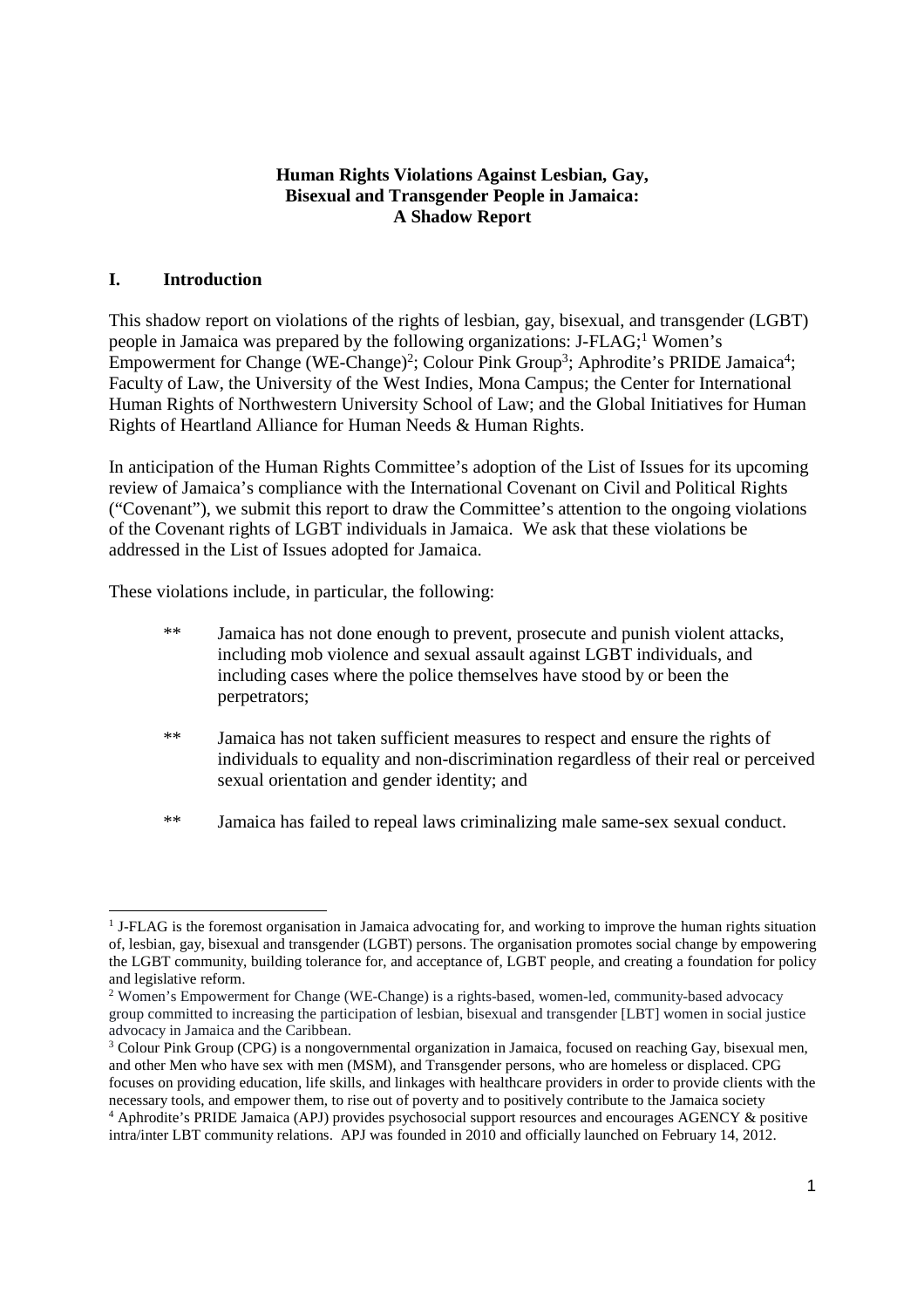In its November 2011 Concluding Observations following its review of Jamaica's third periodic report, this Committee made the following observations and recommendations:

> 8. While welcoming the adoption of the Charter of Fundamental Rights and Freedoms in April 2011, the Committee regrets that the right to freedom from discrimination is now expressed on the grounds of 'being male or female', failing to prohibit discrimination on grounds of sexual orientation and gender identity. The Committee is also concerned that the State party continues to retain provisions under the Offences against the Person Act which criminalises consensual same-sex relationships, thus promoting discrimination against homosexuals. The Committee further regrets reports of virulent lyrics by musicians and entertainers that incite violence against homosexuals (arts. 2, 16, 26)

> **The State party should amend its laws with a view to prohibiting discrimination on the basis of sex, sexual orientation and gender identity. The State party should also decriminalize sexual relations between consenting adults of the same sex, in order to bring its legislation into line with the Covenant and put an end to prejudices and the social stigmatization of homosexuality. In this regard, the State party should send a clear message that it does not tolerate any form of harassment, discrimination or violence against persons for their sexual orientation, and should ensure that individuals, who incite violence against homosexuals, are investigated, prosecuted and properly sanctioned.<sup>5</sup>**

Regrettably, as our report will show, Jamaica has not amended its laws to prohibit discrimination on the basis of sex, sexual orientation and gender identity. Nor has Jamaica repealed its laws which criminalize same-sex sexual relations between consenting adult males. While, as will be noted, the State has taken some measures to promote tolerance and respect for sexual minorities, much more needs to be done.

Our report will conclude with proposed questions for the Committee's consideration for inclusion in the List of Issues.

# **II. Failure to adequately prevent, prosecute and punish violent attacks, including mob violence and sexual assault against LGBT individuals, and including cases where the police themselves have stood by or been the perpetrators**

Violent attacks and threats of violence perpetrated against sexual and gender minorities have been all too frequent in Jamaica. LGBT individuals have been attacked, and sometimes killed, by mobs. Lesbians have been raped in what is perversely viewed as "corrective rape," in the belief that intercourse with a man will "cure" the lesbian of her sexual orientation. Frequent

<sup>1</sup> 5 UN Human Rights Committee (HRC), *Concluding Observations of the Human Rights Committee: Jamaica*, 17 November 2011, UN DOC. CCPR/C/JAM/CO/3, para. 8.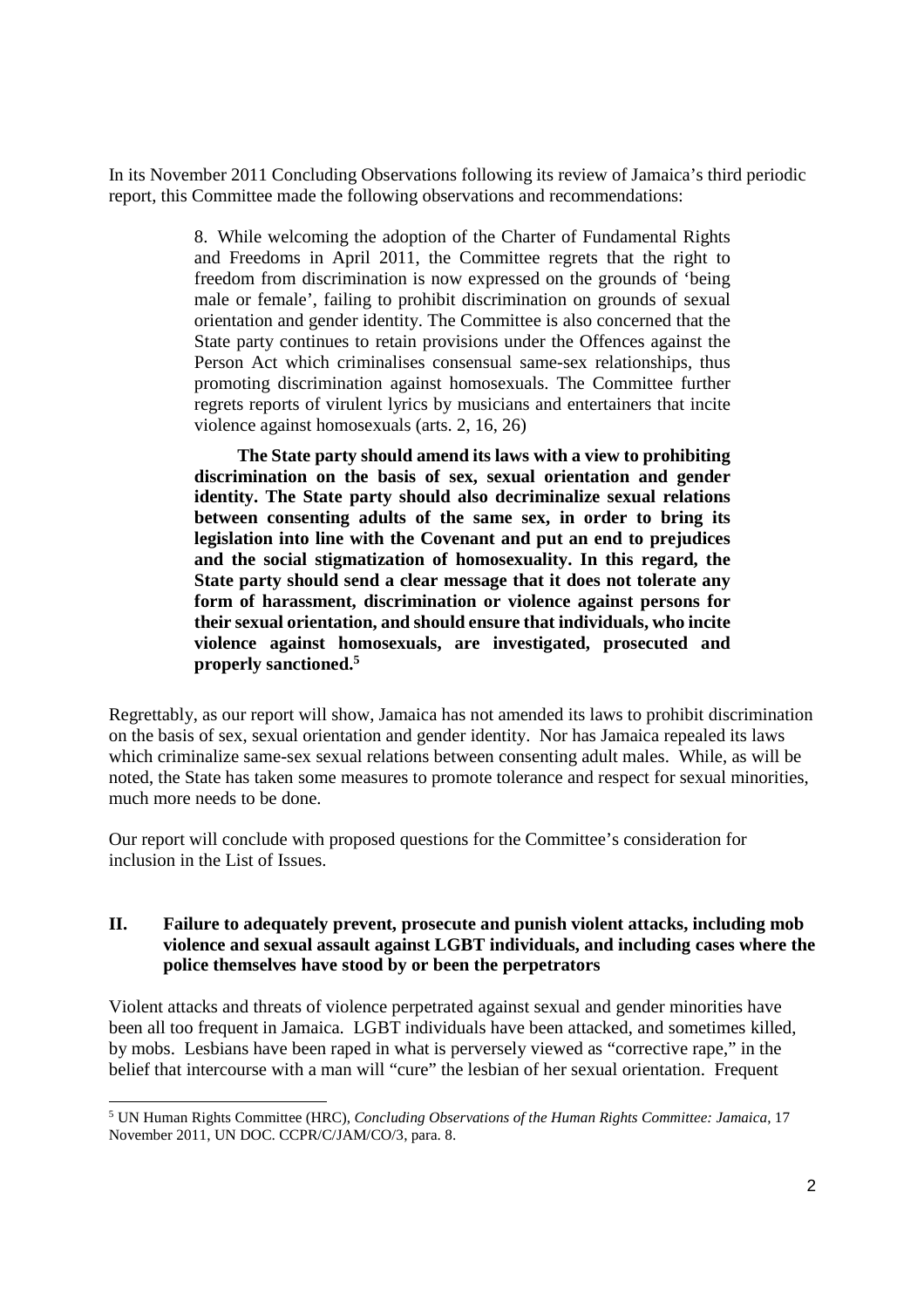threats of violence have led LGBT individuals to live in fear and, in some cases, to flee their homes. The State has failed in its obligation to take appropriate measures to prevent these attacks and to vigorously investigate and prosecute the attackers. On some occasions the police themselves have attacked victims or have stood by during attacks by private actors.

These attacks and threats, examples of which are provided below, violate rights protected by Articles 6 (life), 7, (torture and cruel, inhuman, or degrading treatment), and 9 (security of person). Jamaica's failure to take adequate measures to respect and ensure these rights additionally violates its obligations under Article 2(1) (obligation to respect and ensure, without discrimination) and 26 (equal protection of the law). The attacks on teens under the age of 18 additionally violate article 24, which recognizes that every child has the right, without discrimination, to special measures of protection on the part of the child's family, society and the State. The sexual attacks against lesbians additionally violate Article 3 (equality of women and men).

The following incidents are examples of the kinds of violent attacks and threats experienced by LGBT Jamaicans, sometimes at the hands of the police themselves, and of the failure of law enforcement to adequately respond.

# **A. Violent attacks**

1

During interviews conducted by Human Rights Watch in April and June 2013 with 71 selfidentified LGBT Jamaicans,<sup>6</sup> 12 of the people interviewed reported that "they knew of a friend, partner, lover, or associate who had been murdered because of their real or perceived sexual orientation or gender identity."<sup>7</sup>

Moreover, a 2015 J-FLAG survey of 316 LGBT people in Jamaica indicates that 43% of those surveyed reported being threatened with physical violence in the last 5 years. Eighteen per cent reported being threatened with sexual violence. The study indicates that "on average, these persons reported being threatened with physical violence and experience such violence three times each. They received threats of sexual violence an average of three times, and were sexually attacked an average of two times."<sup>8</sup>

Dwayne Jones, a sixteen-year-old teen, was murdered by a mob in Irwin, a town in St James on 21 July 2013. Dwayne had attended a dance party wearing women's clothing. The teen was viciously attacked when people at the party realized that Dwayne was biologically male. Dwayne was stabbed, beaten, shot and run over by a car before his body was dumped in the

<sup>6</sup> Human Rights Watch (HRW), *Not Safe at Home. Violence and Discrimination against LGBT People in Jamaica*  (report), 21 October 2014, at 8, available at:

https://www.hrw.org/sites/default/files/reports/jamaica1014\_ForUpload\_1.pdf [hereinafter HRW 2014]. 7 HRW 2014, *supra* note 6, at 23.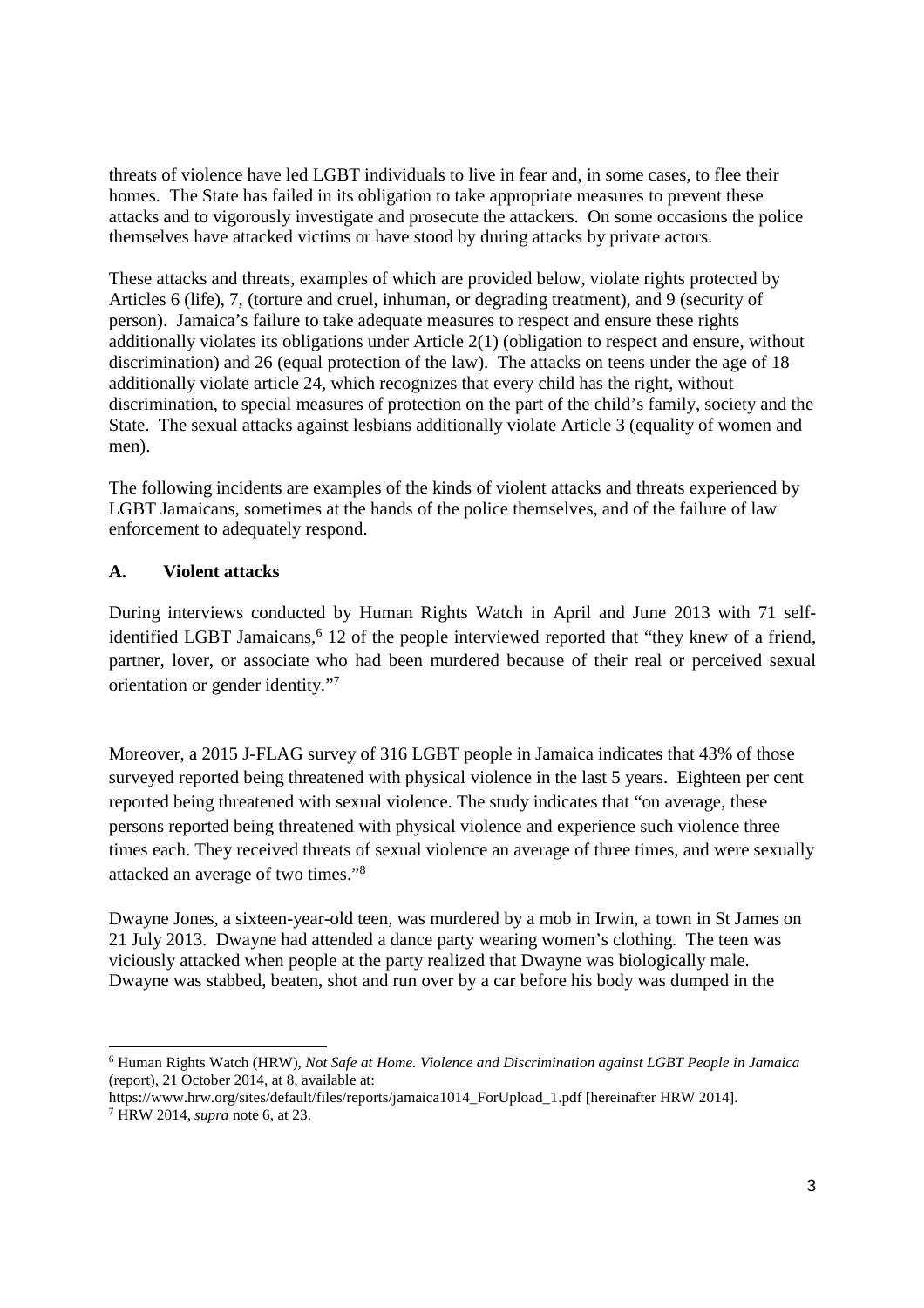bushes by the side of a road.<sup>9</sup> At least as of August 2015, no one has been brought to justice for this crime.<sup>10</sup>

According to a gay man from Montego Bay, he and a group of his gay male friends were attacked around 6:00 p.m. one evening in March 2013 by a mob of about ten men. The attackers, armed with machetes, stones and other weapons, came at them yelling "Battyman fi dead."<sup>11</sup> "Battyman" is a derogatory term for a man who has sex with men, and "fi dead," in Jamaican, means "should be dead" or "must die."<sup>12</sup> While the victims saw the mob coming and were able to escape, one had his nose broken by the mob. The man whose nose was broken went to the police that evening, but he later told his friend that "the police didn't make any effort."<sup>13</sup>

Another example of mob violence occurred on 6 October 2013 in New Kingston. A gay man was severely beaten in the parking lot at his place of employment by three male co-workers. This attack continued for fifteen minutes in the presence of the company's security guard. Despite several cries for help, the guard made no effort to assist the abused victim. The attackers also taunted the individual with homophobic slurs, such as "*Battyboy fi dead!*" As a result of this violent attack, the individual suffered severe muscle damage in his right eye, and his vision was significantly deteriorated. Because of his fear of further public shaming and ridicule, the victim has never reported this incident to the police.<sup>14</sup>

Another attack occurred on 15 June 2014 when a transgender teen, who was in the process of transitioning her appearance, attempted to purchase lip gloss at a clothing store in May Pen, Clarendon. People in the town had become suspicious because of the individual's androgynous appearance. When she was seen in the store, a rumor went around that "*There is a Battyman in the store.*" An aggressive mob gained momentum outside the store entrance, chanting "*Kill her, mek wi kill her! Mek wi light har on fire!*" *(Kill her and light her on fire).* Even after the police arrived, the violent mob was unstoppable. The teen narrowly escaped from the store with the help of workers at the clothing store and the police (two of whom went beyond the call of duty to make sure she is safe).<sup>15</sup>

# **B. Sexual Assault**

On 22 August 2014, two men broke into the home of a 37-year old lesbian living in Portmore and raped, beat, and stabbed her. Prior to the night of the attack, many people living in the victim's neighborhood, having seen her female partner visiting her home, had yelled "sodomite" and had threatened her. On the night of the attack, the woman was awakened by the intruders' shouts of "sodomite, lesbian, dirty girl, we have come for you." The men took turns raping her.

<sup>9</sup> HRW 2014 *supra* note 6, at 1.

<sup>&</sup>lt;sup>10</sup> The Guardian, *Jamaica's first public gay pride event a symbol of change: 'It felt liberating', 10 August 2015,* available at: http://www.theguardian.com/world/2015/aug/10/jamaica-first-gay-pride-celebration-symbol-change. <sup>11</sup> HRW 2014, *supra* note 6, at 25.

<sup>12</sup> HRW 2014, *supra* note 6, Note on Jamaican Language, at III.

<sup>13</sup> HRW 2014, *supra* note 6, at 25.

<sup>&</sup>lt;sup>14</sup> Incident reported to J-FLAG on 30 September 2014.

<sup>&</sup>lt;sup>15</sup> Incident reported to J-FLAG on 27 March 2015.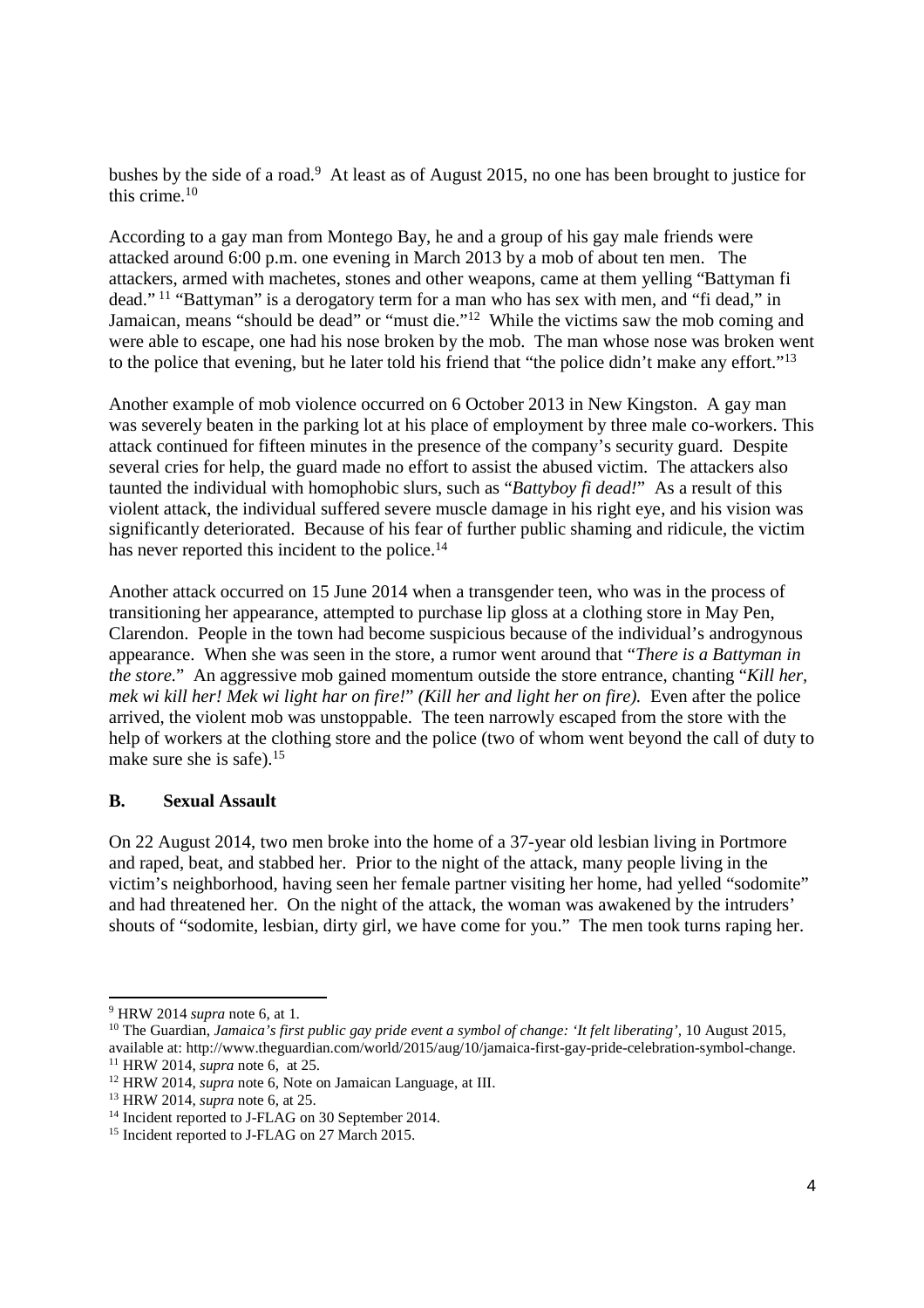They beat her severely, breaking her arm, and stabbed her in the stomach with a 12-inch knife. As a result of her injuries, she was hospitalized in critical condition.<sup>16</sup>

On 15 July 2015, in Rockfort, Kingston, a group of men approached a lesbian and threatened to rape her, telling her that after sexual intercourse with a man, a lesbian would be "cured" of her homosexuality. The woman also received several death threats such as "lesbian fi dead" from people in her neighborhood. As a result of these ongoing threats, the woman felt compelled to move away from Kingston to another part of Jamaica.<sup>17</sup>

On 20 September 2015, a lesbian reported being continually subjected to rape threats by neighborhood men. The woman lived with her female partner in a small community in St. Andrew. Men in her neighborhood perceived her as being more masculine and "edgy," because she dressed like a man and had a short buzz cut hairstyle. She was repeatedly subjected to homophobic slurs and threats of rape, such as: "You Sodomite, we will straighten you out. All you need is a big cocky in you. Sodomite fi dead." These threats and insults were directed at the woman as she tried to go about her life, including while she stood at her bus stop and even when she was at her own home. These threats were so harrowing that the woman kept a knife with her every night, for fear that her abusers would break into her home and rape her.<sup>18</sup>

A 26-year-old lesbian, who was subjected to "corrective rape" as a child, continues to face death threats and threats of rape even today. At the age of twelve, she was raped by her own relatives and other men from her neighborhood to "cure" her of her homosexuality. After facing continuous abuse, threats and remarks because of her sexual orientation, she left her neighborhood to live "in the bushes," *i.e*., in the undeveloped areas of rural Jamaica. As a result of these ongoing abuses, she is currently trying to leave Jamaica and obtain asylum in the Netherlands.<sup>19</sup>

This woman is not the only lesbian who is being forced by threats of rape and death to seek asylum outside of Jamaica. An increasing number of LGBT persons flee Jamaica to escape repeated threats of rape and murder.

The above documented attacks against lesbian women also constitute violations of article 3 of the Covenant because of the aggravating circumstance of the sexual nature of the aggressions perpetrated by men based on the basis of the victims' sexual orientation and gender.

# **C. Attacks and Inaction by Police**

# **1. Police as perpetrators**

1

On some occasions, the police themselves have been perpetrators. For example:

<sup>&</sup>lt;sup>16</sup> Incident reported to J-FLAG on 4 November 2015.

<sup>&</sup>lt;sup>17</sup> Incident reported to both J-FLAG and Aphrodite's P.R.I.D.E Jamaica on 20 August 2015.

<sup>&</sup>lt;sup>18</sup> Incident reported to J-FLAG on 24 September 2015.

<sup>&</sup>lt;sup>19</sup> Incident reported to J-FLAG on 7 May 2015.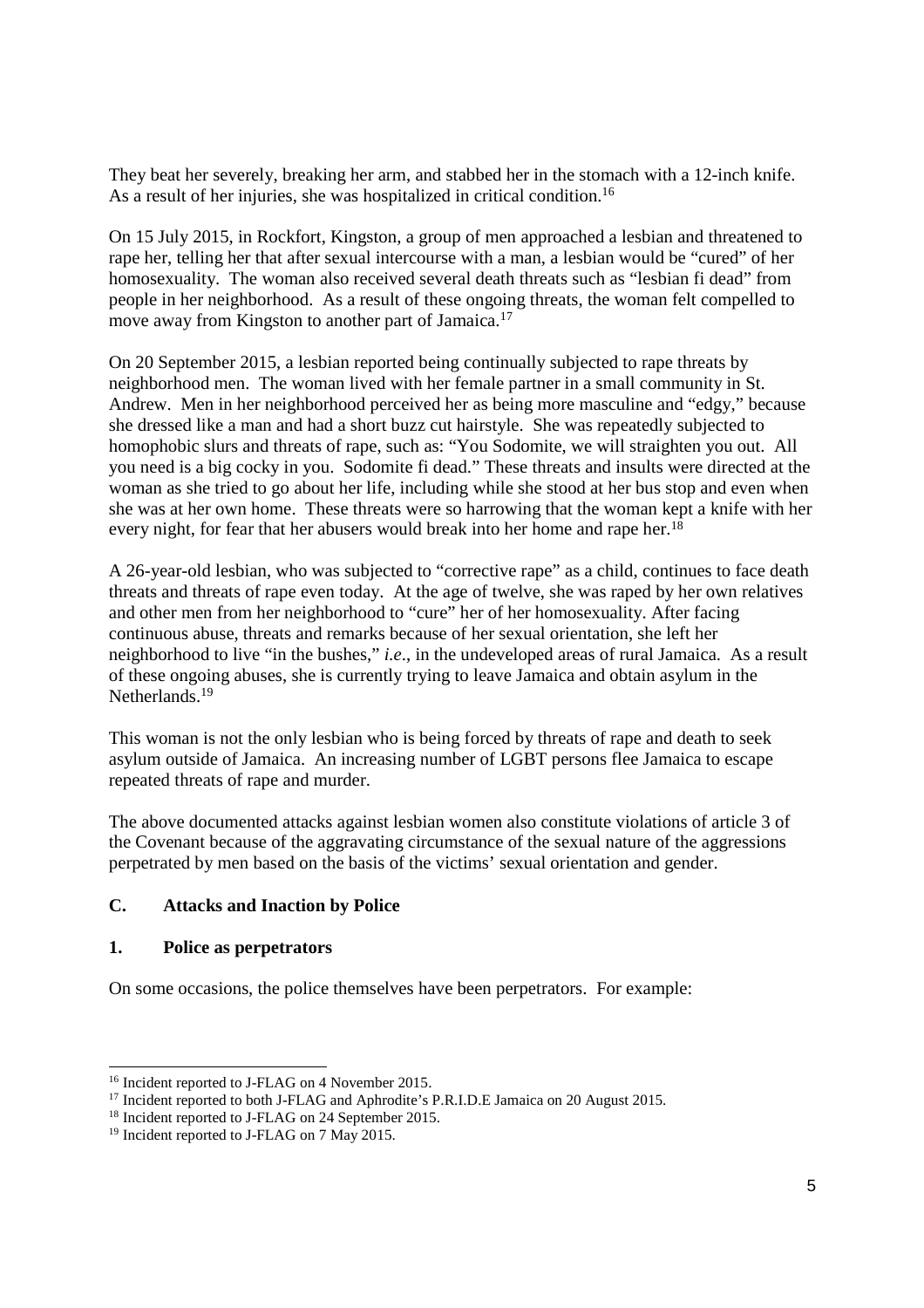In January 2013, a gay man who had been beaten by a large crowd was handcuffed by the police and placed in a police car. While he was handcuffed in the car, a police officer hit the man with his baton, saying, "Hey, you're a fish [a pejorative term in Jamaica for men who have sex with men], and you are a battyman." At one point the police stopped the car and the two officers continued to hit him. At the station, another police officer told him, "Fish don't last long in St. Ann," and "Everyone who comes in comes out dead." He was held in handcuffs overnight, and released in the morning with the admonition that he should go to church.<sup>20</sup>

Late in the night on 21 July 2015, a young woman was walking to her home in Kingston. A police officer came up to her and told her to take another route instead of walking the way she was going. She said no, and told the police officer that the other way was not safe for a woman walking by herself. The officer pulled her pants and pepper sprayed her three times. He then told her, "You're acting like a man so he's going to treat her like a man." The officer also popped off her chain and broke her phone during the interaction. The woman believed she was targeted by the police officer because she was perceived to be dressed like a tomboy, which made the police officer assume she was  $\gamma^{21}$ 

# **2. Police failure to intervene to stop an attack**

The Jamaican police have made efforts to encourage reporting of crimes against LGBT persons and to intervene when such crimes occurred.<sup>22</sup> For example, on August 22, 2013, five allegedly gay men were trapped in their house in Green Mountain because of a mob attack until the police escorted them to safety.<sup>23</sup> However, there have been other occasions when the police have refused to intervene when a crime against an LGBT individual was in progress. For example:

In January 2013, the police watched and did nothing for about twenty minutes while a mob of about 30 people attacked a gay man. Armed with knives, machetes and sticks, the attackers shouted homophobic insults as they beat the man. When the police finally intervened and placed the victim in a police car to separate him from the mob, they handcuffed and beat him.<sup>24</sup> (This is the same incident referred to in the preceding subsection of this report.)

# **3. Inaction and abuse by police when LGBT individuals attempt to report crimes**

On still other occasions, the police refuse to take action when LGBT individuals attempt to report crimes, and instead subject the LGBT crime victims to verbal abuse. For example:

When, in August 2012, a lesbian couple went to the Greater Portmore police station to report that they had been raped, they were verbally abused by the police. When the women returned home one night from a party, two men accosted them, forced them inside their house at gunpoint, and

22 J-FLAG, *Homophobia and Violence in Jamaica* (report), 2013, available at: http://jflag.org/wp-

<sup>1</sup> <sup>20</sup> HRW 2014, *supra* note 6, at 34.

<sup>&</sup>lt;sup>21</sup> Incident reported to Aphrodite's PRIDE Jamaica.

content/uploads/2014/07/Homophobia-Violence-in-Jamaica-JFLAG-2013.pdf [hereinafter J-FLAG 2013].

<sup>&</sup>lt;sup>23</sup> Affidavit of Javed Saunja Jaghai indicating reasons for withdrawal of claim, The Supreme Court of Judicature of Jamaica, August 2014, available at:

http://ufdcimages.uflib.ufl.edu/AA/00/02/56/31/00001/Affidavit\_javed\_jaghai\_ROTATED.pdf.

<sup>&</sup>lt;sup>24</sup> HRW 2014, *supra* note 6, at 27. This incident is also referred to earlier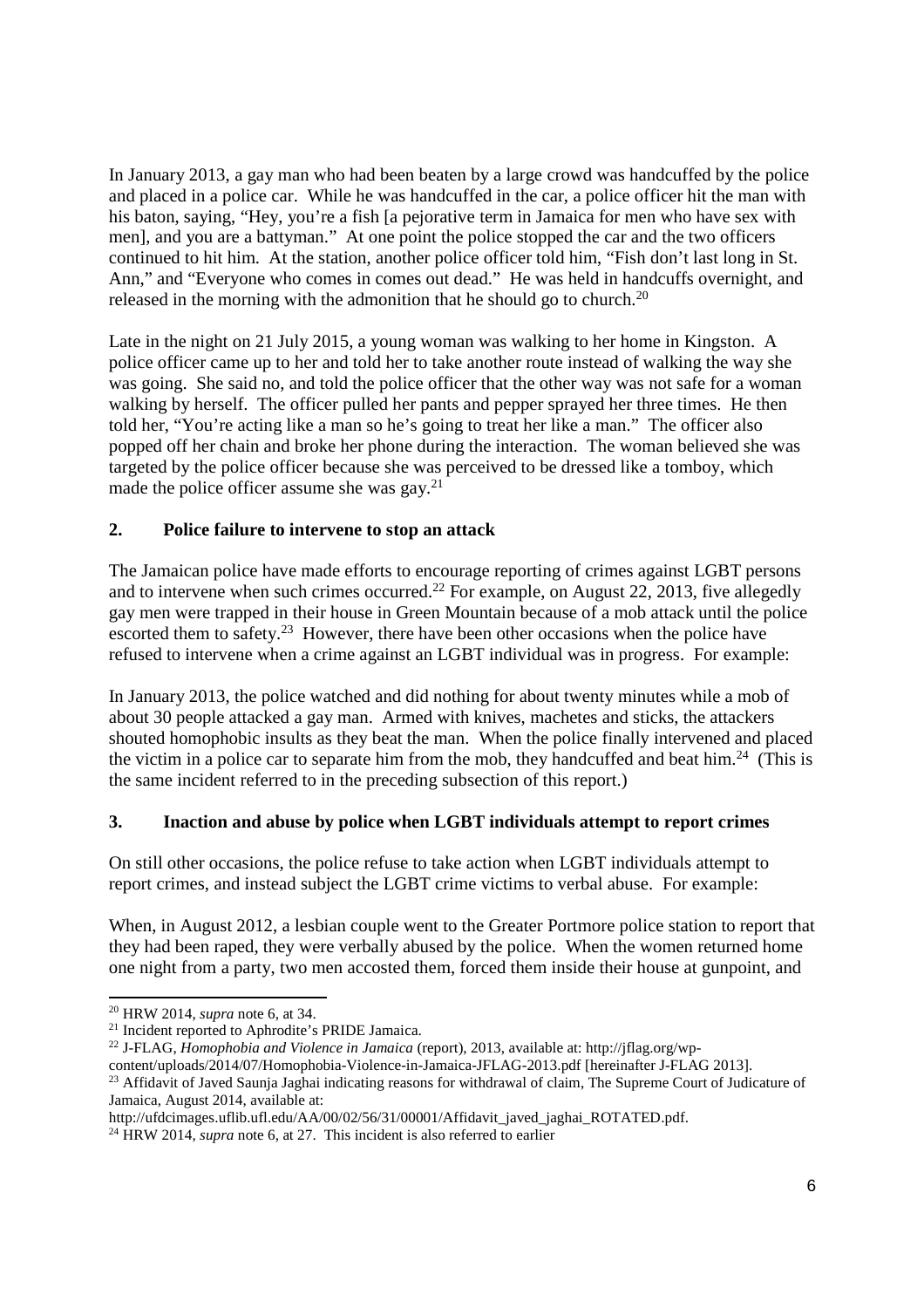raped them, saying "You not with nuh man. [You aren't with guys.]" When the women reported the crime, the police officer asked if they were related. The women said that they were "just friends, sharing the place." The police officer responded, "You're sodomites, look at her, a sodomite them, why did you come to the police station? A fuck you want, a fuck you get." According to the women, the police did not take any action.<sup>25</sup>

In February 2013, a gay 17-year-old was severely beaten by his brother because of his sexual orientation. When he went to the Montego Hills police station to report the crime, he was unsuccessful. According to this young man, although he waited for four hours, "They didn't do anything. The police said, 'That's the reason he is being beaten. He's a battyman, a fish.'"<sup>26</sup>

In another February 2013 incident, when a homeless gay youth went to the New Kingston police to report that he had been chased by a mob of construction workers, the police on duty would not let him use their pen to sign the complaint: "You are battyman. We don't want battyman to use our pen."27

Moreover, it is noteworthy that the perception of a significant number of common Jamaicans is that the police treat LGBT persons worse than heterosexual persons. According to the 2012-2013 Jamaica National Crime Victimization Survey, 46.5% residents in Kingston report that they feel that the police treat homosexuals worse than heterosexuals.<sup>28</sup> The percentages in other parishes are: St Andrew (16.5%), St Thomas (19.1%), St Mary (31.8%), St James (32.3%), Clarendon (28.2%), St Catherine (22.3%) and Trelawney (32.3%). 29

# **4. Failure by LGBT crime victims to report crimes against them, due to police attitudes**

It is important to note that in an effort to improve public confidence in the police, in 2011 the Jamaica Constabulary Force issued a Policy on Diversity with the aim to "effectively transform the negative aspects of police culture manifested in the scant regards paid to reports made by members of diverse groups, as it relate to the incidence of crimes committed against them."<sup>30</sup> According to the policy definitions, diverse groups comprise, among others, persons of various sexual orientation.<sup>31</sup> In addition, the police have undergone a number of human rights-related capacity building and sensitization workshops. For example, in September 2015, two-hundred and thirty (230) police officers participated in a two-day training which 'focused on the safety and security of women and girls, persons living with disabilities, marginalised youth, and members of

 $\overline{a}$ 

<sup>25</sup> HRW 2014, *supra* note 6, at 29-30.

<sup>&</sup>lt;sup>26</sup> HRW 2014, *supra* note 6, at 33. "Fish" is another pejorative term used in Jamaica for men who have sex with men. *Id.* at III.

<sup>27</sup> HRW 2014, *supra* note 6, at 34.

<sup>28</sup> Jamaica Ministry of National Security, *The 2012-2013 Jamaica National Crime Victimization Survey. Final Report*, 2013, at 259, available at:

https://www.mns.gov.jm/sites/default/files/documents/files/JNCVS%20FINAL%20REPORT.pdf.

<sup>&</sup>lt;sup>29</sup> Jamaica Ministry of National Security 2013, at 262.

<sup>30</sup> Jamaica Constabulary Force Orders Serial No. 3351, Part I Sub. No. 1, Policy on Diversity, Purpose, 25 August 2011.

<sup>31</sup> Jamaica Constabulary Force Orders Serial No. 3351, Part I Sub. No. 1, Policy on Diversity, Definitions, 25 August 2011.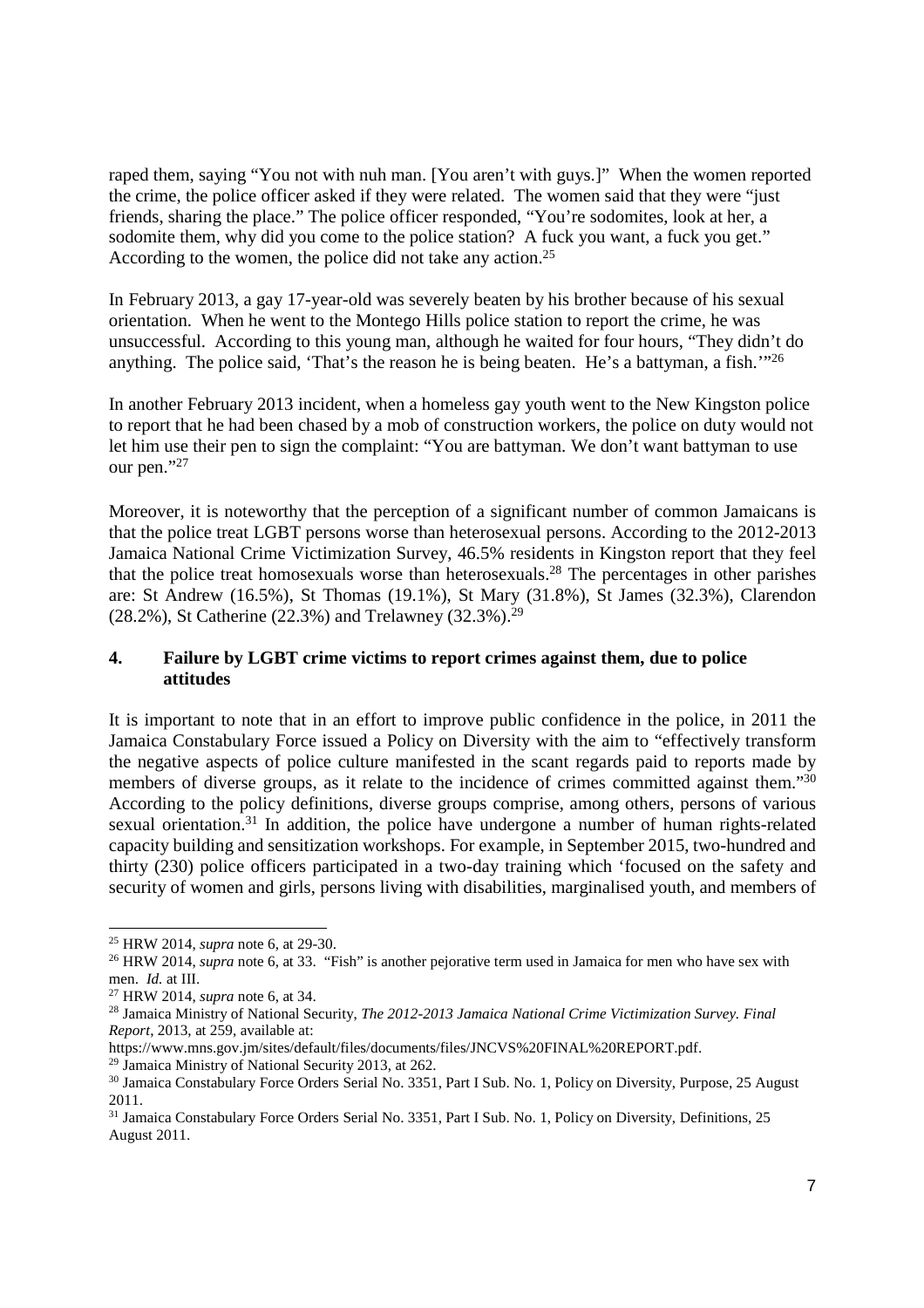the lesbian, gay, bisexual or Transgendered (LGBT) community.'<sup>32</sup> However, as J-FLAG stresses, "much more work needs to be done to ensure that all Jamaicans are protected and where their rights are infringed, they are treated equally before the law."<sup>33</sup>

Negative police attitudes towards LGBT persons persist and as a consequence, many LGBT crime victims do not even attempt to report crimes to the police. For example:

In August 2014, a young man rented two rooms for himself and his partner in St. Catherine. He told the landlady that the partner was his cousin. The landlady would watch them and peep through the door. Once, when the young man was traveling, upon his return home he found his partner sitting outside crying and shaking. The partner told the man that their landlady had brought someone with a gun and had threatened them and said they had to get out, saying that the Holy Spirit had told her that they were gay. The couple did not report any of this to law enforcement authorities because, in their view, "it doesn't go anywhere."<sup>34</sup>

This attitude is widespread among LGBT individuals. After interviewing 71 LGBT individuals during April and June 2013, Human Rights Watch reported that "[m]ost of the LGBT people we interviewed said they did not even report criminal acts to the police, fearing they would be unresponsive because of the victim's sexual orientation or gender identity."<sup>35</sup> This same view was widely expressed at a focus group held in Kingston in October 2015 with a group of ten homeless gay and transgender individuals.<sup>36</sup> LGBT NGOs in Jamaica report the same, based on their extensive work with LGBT victims of hate crimes.

A 2013 J-FLAG report titled "Homophobia and Violence in Jamaica" indicates that a significant number of incidents perpetrated against LGBT persons were not reported until several months after they occurred.<sup>37</sup> Among the reasons for this late reporting was the fear to be known as part of the LGBT community.<sup>38</sup>

A 2015 study entitled the Developmental Cost of Homophobia which was commissioned by J-FLAG indicates that a large number of LGBT people did not report the last incident of physical or sexual assault that was perpetrated against them to the police. 30.1% of the persons did not report because they felt the incident was too minor to be reported, while 40.5% did not report because they felt the police would not do anything to address the matter. About 1 in 4 (25.5%) feared a homophobic response from the police, and about 1 in 5 (22.9%) did not report because they felt too ashamed or embarrassed and did not want anyone to know what had happened to them. $39$ 

<sup>&</sup>lt;sup>32</sup> Jamaica Observer, *Cops urged to use diversity training to make a difference*, 14 October 2015, available at: http://www.jamaicaobserver.com/news/Cops-urged-to-use-diversity-training-to-make-a-difference

<sup>33</sup> J-FLAG 2013, *supra* note 22, at 4.

<sup>&</sup>lt;sup>34</sup> Interview with victim, 30 October 2015.

<sup>35</sup> HRW 2014, *supra* note 6, at 17.

<sup>36</sup> Focus group discussion, 28 October 2015.

<sup>37</sup> J-FLAG 2013, *supra* note 22, at 3.

<sup>38</sup> *Id.* 

<sup>39</sup> J-FLAG,*The Developmental Cost of Homophobia. The Case of Jamaica (study)*, 4 November 2015, at 59 [hereinafter J-FLAG 2015].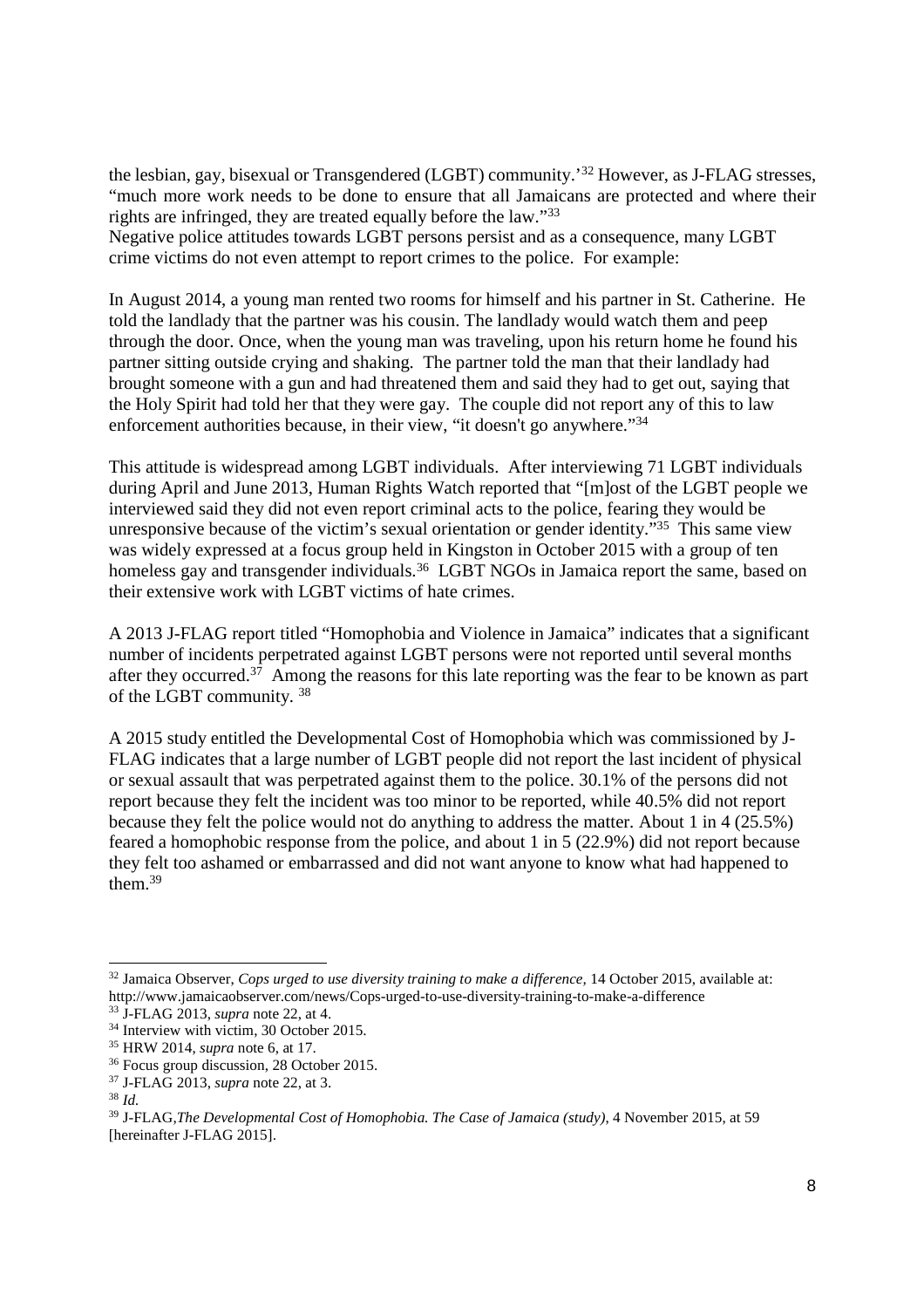







<sup>40</sup> J-FLAG 2015, *supra* note 39, at 59.

<sup>41</sup> J-FLAG 2015, *supra* note 39, at 60.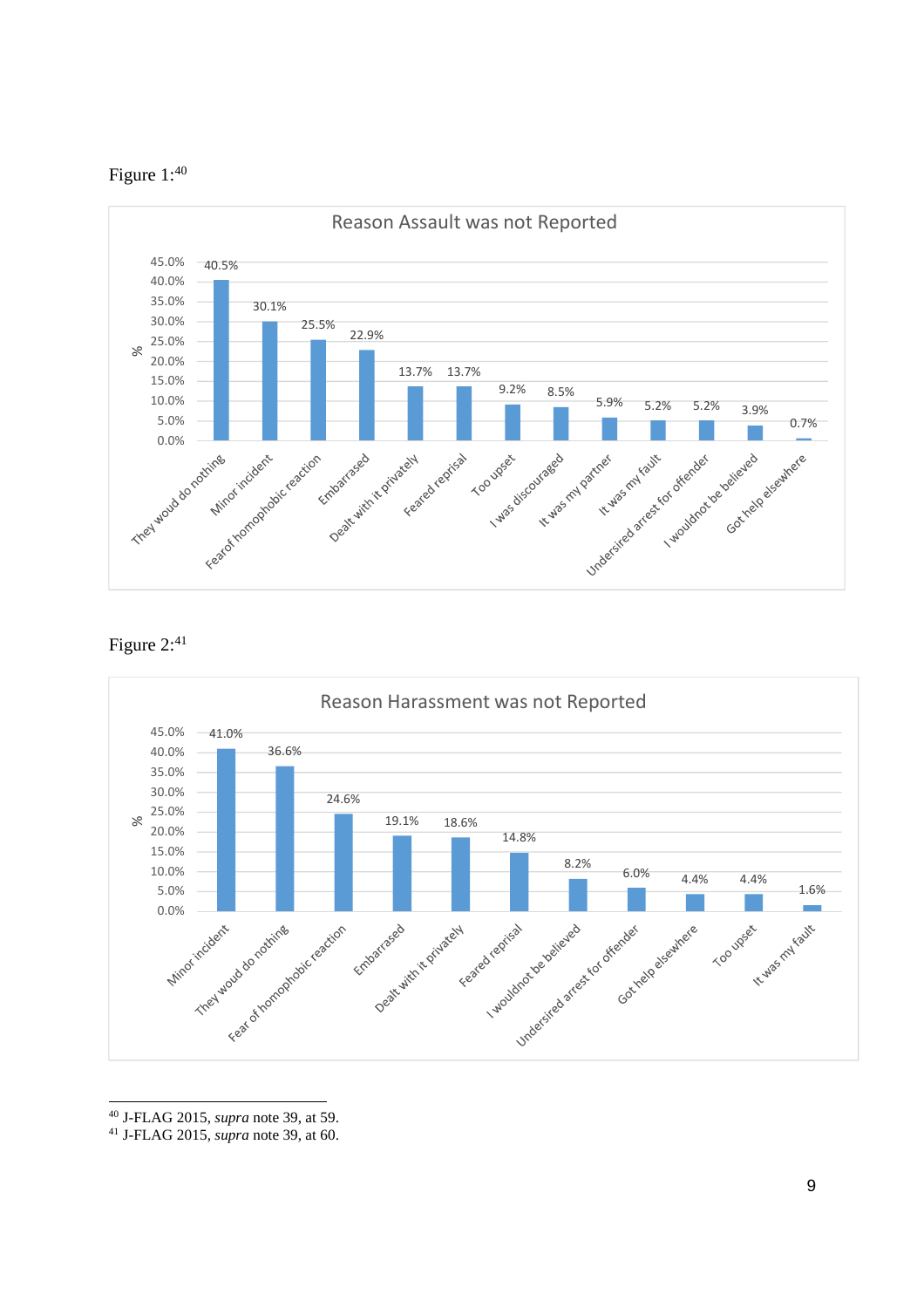# **III. Failure to take appropriate measures to respect and ensure the right of LGBT individuals to equality and non-discrimination**

Notwithstanding measures undertaken to address the abuse and reduce stigma against the LGBT population, such as the above mentioned Jamaica Constabulary Force Policy on Diversity and human rights-related capacity building and sensitization workshops for the police,<sup>42</sup> homophobia and transphobia are widespread in Jamaica, leading to frequent acts of discrimination based on sexual orientation and gender identity. Regrettably, Jamaica has failed to enact laws to outlaw and sanction discrimination on the basis of sexual orientation and gender identity by private actors. Indeed, by continuing to criminalize male same-sex sexual conduct, Jamaica gives seeming legitimacy to the stigmatization of, and discrimination against, LGBT individuals.

Article 2(1) of the Covenant requires States parties to "ensure" as well as "respect" Covenant rights. As this Committee has noted:

[T]he positive obligations on States Parties to ensure Covenant rights will only be fully discharged if individuals are protected by the State, not just against violations of Covenant rights by its agents, but also against acts committed by private persons or entities that would impair the enjoyment of Covenant rights . . .. 43

By failing to protect LGBT individuals from stigmatization and discrimination based on their sexual orientation and gender identity, Jamaica has violated its obligations under Articles 2(1) and 26 to respect and ensure the rights to equality and non-discrimination.

In cases affecting teens below the age of 18, there is an additional violation of the Article 24 obligation to provide special measures of protection to children.

# **A. Failure to prohibit by law discrimination on the basis of sexual orientation and gender identity**

Although Jamaica's 2011 Charter of Fundamental Rights and Freedoms (Chapter III of the Jamaican Constitution) includes "the right to equality before the law,"<sup>44</sup> this broadly-worded provision is followed by a narrower one on "the right to freedom from discrimination."<sup>45</sup> By its terms, this latter provision applies only to discrimination based on certain enumerated grounds.<sup>46</sup>

-

<sup>&</sup>lt;sup>42</sup> See Section C "Attacks and Inaction by Police", sub-section 4 "Failure by LGBT crime victims to report crimes against them, due to police attitudes" of this report.

<sup>43</sup> UN Human Rights Committee (HRC), *General Comment No. 31,* para. 8, *The Nature of the General Legal Obligation Imposed on States Parties to the Covenant*, 29 March 2004, CCPR/C/21/Rev.1/Add.13, *available at*  http://www.ohchr.org/EN/HRBodies/CCPR/Pages/CCPRIndex.aspx, General Comments.

<sup>&</sup>lt;sup>44</sup> The Jamaican Charter of Fundamental Rights and Freedoms (Constitutional Amendment) Act (2011), Section 13  $(3)$  (g) (i), available at:

http://www.japarliament.gov.jm/attachments/341\_The%20Charter%20of%20Fundamental%20Rights%20and%20Fr eedoms%20(Constitutional%20Amendment)%20Act,%202011.pdf.

<sup>&</sup>lt;sup>45</sup> The Jamaican Charter of Fundamental Rights and Freedoms (Constitutional Amendment) Act (2011), Section 13 (3) (i).

<sup>46</sup> The Jamaican Charter of Fundamental Rights and Freedoms (Chapter III of the Jamaican Constitution) prohibits "the right to freedom from discrimination on the ground of  $-$  (i) being male or female; [and] (ii) race, place of origin,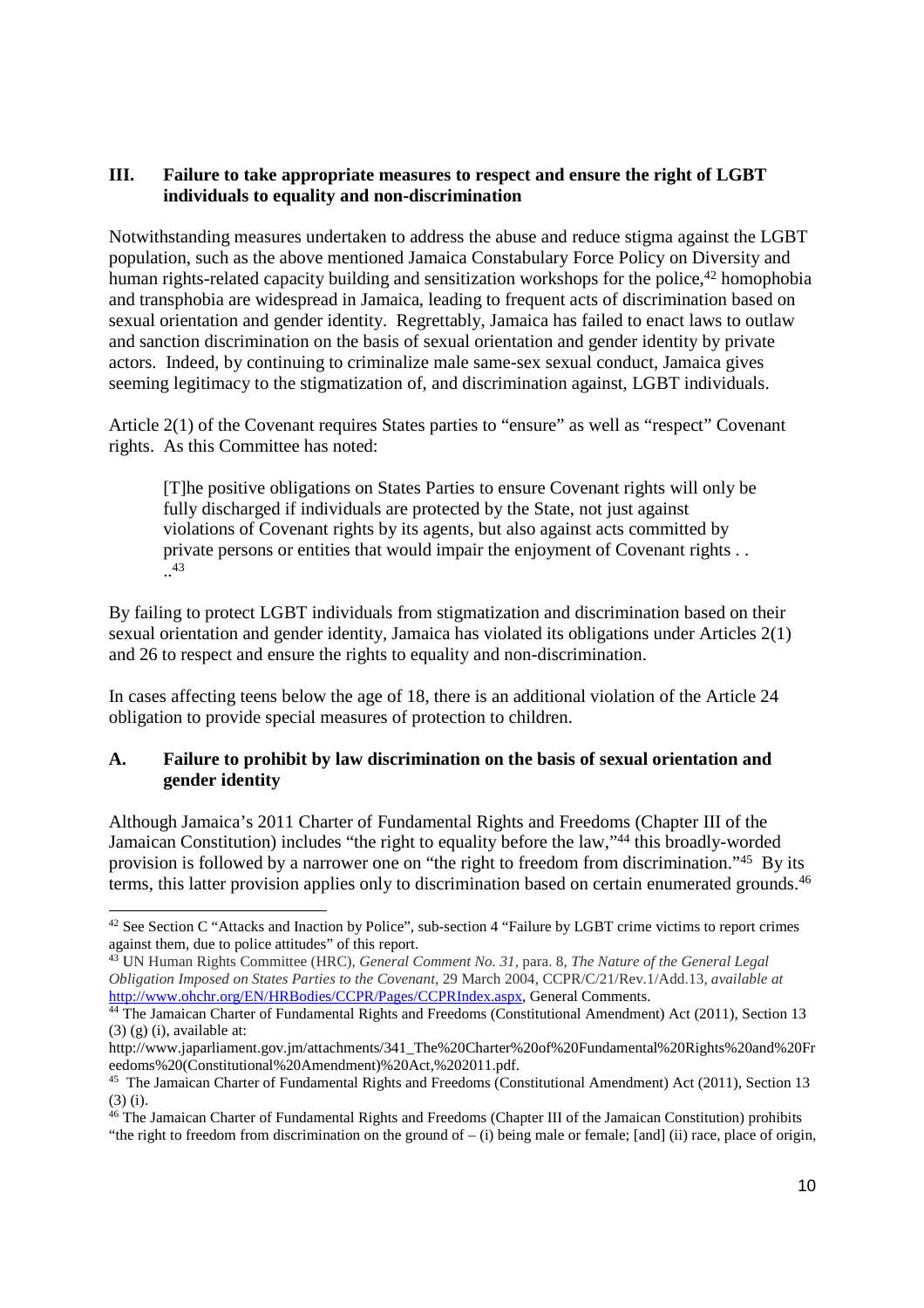There is no catch-all category of "other status," and neither sexual orientation nor gender identity are among the grounds on which discrimination is prohibited.<sup>47</sup> Indeed, instead of prohibiting discrimination on the basis of "sex" – a form of discrimination that this Committee found in 1994 to include discrimination based on sexual orientation<sup>48</sup> – the 2011 Jamaican constitutional provision prohibits discrimination on the ground of "being male or female."<sup>49</sup>

# **B. Pervasive Homophobia and Transphobia**

The examples set out above of mob attacks, rapes, and other acts and threats of violence motivated by the victim's actual or perceived sexual orientation or gender identity attest to the homophobia and transphobia present in Jamaican society. So, too, do the examples of discrimination discussed below.

J-FLAG's 2015 study on The Developmental Cost of Homophobia: The Case of Jamaica noted as follows about the levels of homophobia in Jamaica:

"The Latin American Public Opinion Project [LAPOP] (2012) found that Jamaica was particularly unsupportive of the basic rights of homosexuals. They found that persons with a higher level of schooling, those of a higher economic standing and persons who were more aware of current affairs issues were more likely to be supportive of the notion of equal rights for LGBT people (p. xxxv). The Department of Sociology, Psychology and Social Work at the University of the West Indies (UWI) in 2012 in the National Survey on attitudes and Perceptions towards Same-sex Relationships found that males; persons "who listen mostly to reggae and dancehall music"; and persons who attended church frequently were more likely to have negative attitudes towards homosexuals."<sup>50</sup>

In June 2014, an estimated 25,000 Jamaicans rallied in the heart of Kingston to "resist the homosexual agenda" and oppose repeal of the laws criminalizing male same-sex sex. The mass rally was organized by Jamaica CAUSE (Churches Action Uniting Society for Emancipation), a coalition of religious groups formed in 2012 and followed a series of small protests outside of the University of the West Indies, Mona Campus. The crowd shouted its approval when the chairman of the rally, Alvin Bailey, proclaimed that "our emancipation means standing against

 $\overline{a}$ social class, colour, religion or political opinions." The Jamaican Charter of Fundamental Rights and Freedoms (Constitutional Amendment) Act (2011), Section 13 (3) (i).

 $47$  *Id.* 

<sup>48</sup> HRC Communication No. 488/1992, Toonen v. Australia, U.N. Doc CCPR/C/50/D/488/1992, 1994, at 8.7. <sup>49</sup> The Jamaican Charter of Fundamental Rights and Freedoms (Constitutional Amendment) Act (2011), Section 13 (3) (i) (i). The *Report of the Joint Select Committee on its Deliberations on the Bill entitled An Act to Amend the Constitution of Jamaica to Provide for a Charter of Rights and For Connected Matters* shows that this Joint Select Committee advised on the word "sex" be used as meaning male or female in order to ensure that "sex" is not interpreted to include "sexual orientation". See Report of the Joint Select Committee on its Deliberations on the Bill entitled An Act to Amend the Constitution of Jamaica to Provide for a Charter of Rights and For Connected Matters at Section 13(2)(j) Freedom from Discrimination, available at: http://jis.gov.jm/media/charter-of-rights1.pdf 50 J-FLAG 2015, *supra* note 39, at 57.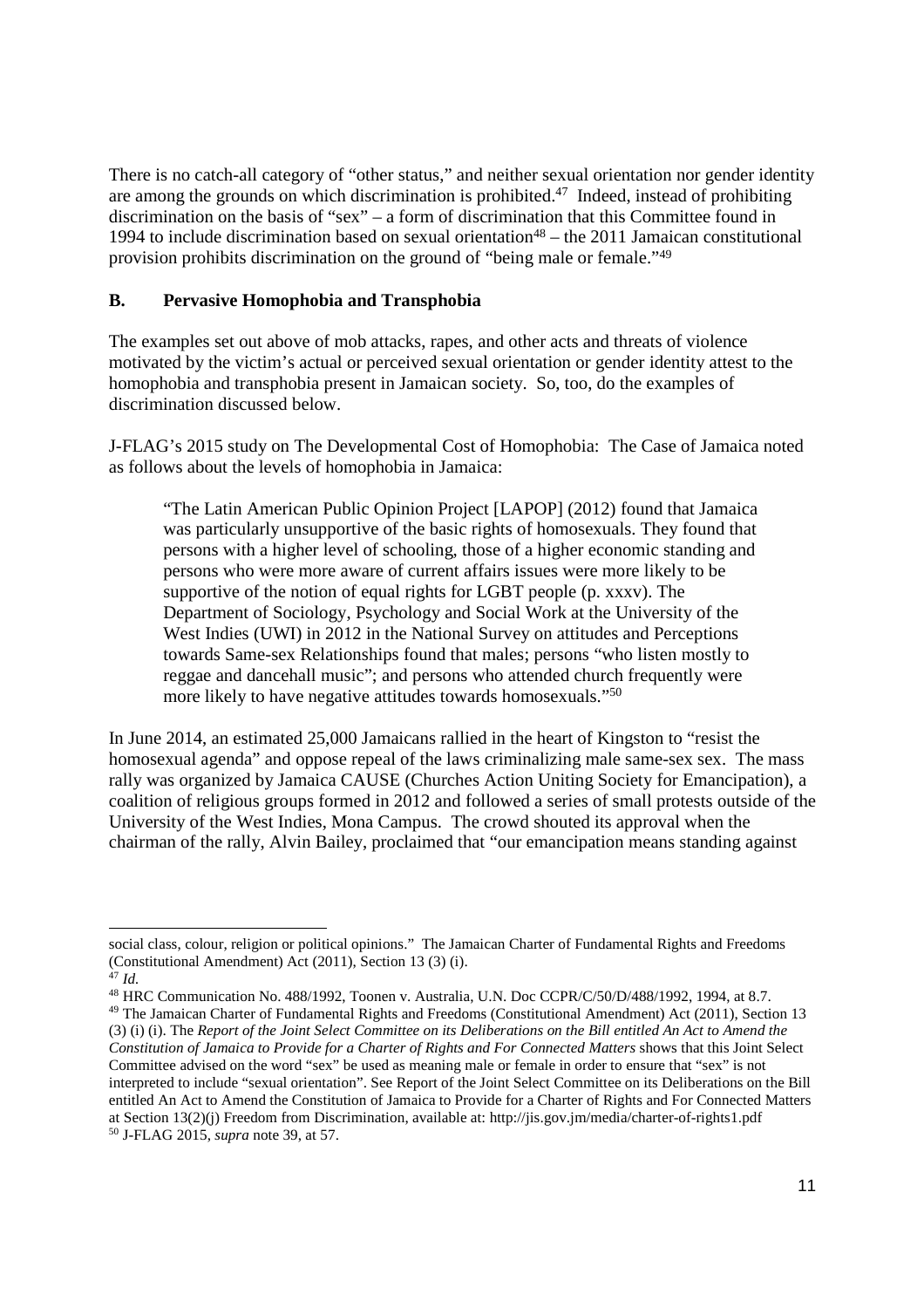the homosexual agenda, emancipation for us means standing up against the repealing of the buggery law."<sup>51</sup>

Jamaica CAUSE held another mass rally in Kingston on 27 September 2015, ahead of a visit to Jamaica by British Prime Minister David Cameron, to urge the Jamaican government not to give in to international pressure on Jamaica to decriminalize same-sex sex and to allow same-sex marriage.<sup>52</sup> It was estimated that nearly 20,000 supporters attended the rally.<sup>53</sup> Dr. Everett Brown, president of Jamaica's largest religious denomination, the Seventh Day Adventists, characterized "same-sex marriages and homosexuality" as "evil" and an "abomination," and as the "product of minds void of understanding." Roman Catholic Father Richard Ho Lung "urged attendants at the rally to resist the LGBT agenda, which he said is from the devil."<sup>54</sup>

A 2015 survey of LGBT individuals in Jamaica found high rates of harassment and discrimination against LGBT people. The survey was conducted among 316 LGBT persons in Jamaica – 63% of whom were assigned the male biological sex at birth and 34% assigned the female biological sex at birth. 58% of persons surveyed were under 25 years old and 32% were between 25 and 39 years. Most of the persons surveyed came from urban (28%), suburban (25%), rural (24%) and inner-city (20%) areas. The survey found that 71% of males who identify as gay have experienced some form of harassment or discrimination in the last 12 months compared to 59% of lesbians, 35% of bisexuals and 29% of those who identified as transgender. It is important to note that while there has been considerable progress towards improving the human rights situation of LGBT people in Jamaica, 43% reported being threatened with physical violence in the last five years. While threats might be more frequent than actual occurrence of violence, they create a culture of hostility and fear among LGBT people in the country. Consequently, many LGBT people report avoiding public places like squares and roadways and public transportation, public establishments, and faith-based organizations.<sup>55</sup>

# **C. Discrimination in Access to Health Care**

The 2015 survey of 316 LGBT Jamaicans found that "the experience with healthcare service providers was varied. The majority of the respondents (52.5%) reported being forced to undergo seemingly unnecessary medical or psychological testing. A third (32.2%) also experienced inappropriate curiosity regarding their identity. Approximately 17% felt they had not received equal treatment, and 15% declined treatment because they felt fear or discrimination or intolerance, and 15% also felt the need to change their general practitioner or specialist because of negative reaction."<sup>56</sup>

<sup>53</sup> New York Times, *On Being Queer in the Caribbean*, , 31 October 2015, *available at* http://www.nytimes.com/2015/11/01/opinion/sunday/on-being-queer-in-the-caribbean.html? r=0.

<sup>51</sup> Jamaica Observer, *Thousands rally against tossing out buggery act; shout out for clean, righteous living*, 30 June 2014, available at: http://www.jamaicaobserver.com/news/No-to-homo-agenda\_17050490.

<sup>52</sup> Jamaica Observer, *Government warned! Urged to resist pressure from British PM to support gay agenda*, 29 September 2015, available at: http://www.jamaicaobserver.com/news/Government-warned- 19231117.

<sup>54</sup> Jamaica Observer, *Government warned! Urged to resist pressure from British PM to support gay agenda,* 29 September 2015.

<sup>55</sup> J-FLAG 2015, *supra* note 39, at 34, 43, 47.

<sup>56</sup> J-FLAG 2015, *supra* note 39, at 55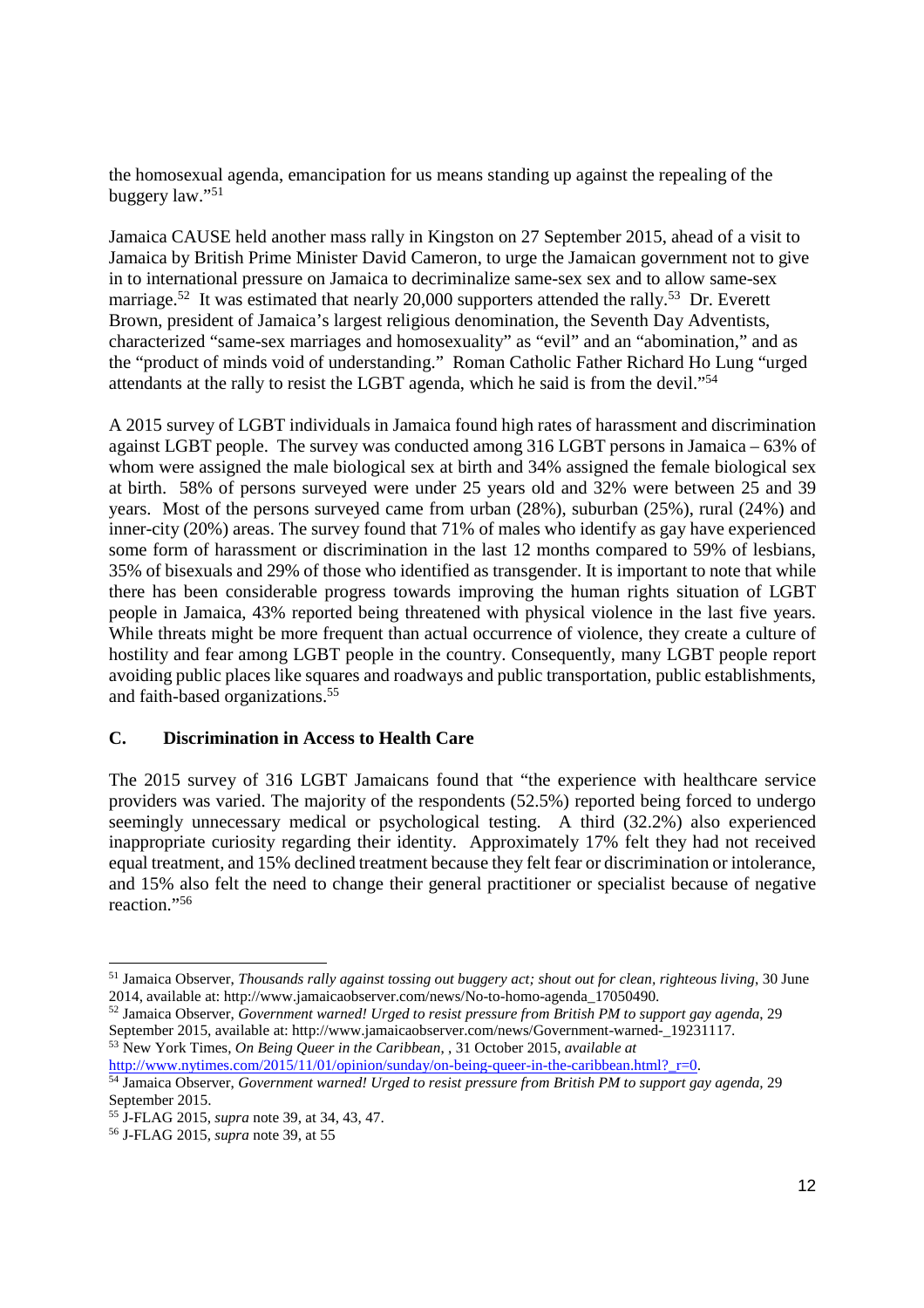Transgender individuals do not have access in Jamaica to hormonal and surgical treatments for their transition process.<sup>57</sup> Some, in their desperation, have begun buying hormones online and self-medicating.<sup>58</sup> Without the supervision of a trained medical professional these individuals may overdose or underdose, leading to medical complications.<sup>59</sup>

A second problem in accessing healthcare is the discriminatory treatment LGBT individuals too often receive at hospitals and health centers. While doctors and nurses sometimes discriminate against LGBT patients, more often the problem lies with non-medical staff such as security guards, janitors, and reception staff. Non-medical staff have turned LGBT patients away or treated them in a humiliating manner. On occasion, they have violated patient confidentiality by disclosing to others the person's sexual orientation or gender identity. The following examples illustrate these problems.

In one case in 2014, the staff member in charge of medical dockets at the Comprehensive Health Clinic disclosed, without permission, the HIV status of a transgender woman to local community members. The woman had to change her healthcare service provider, to avoid further public shaming and ridicule.<sup>60</sup>

On 24 October 2015, a gay man and an ally were attacked by a violent mob in the Cholera Cemetery area of Kingston. Both men were severely beaten and the gay man's face was cut and his chest was slashed. When he was taken to Kingston Public Hospital, though he was admitted in critical condition, the non-medical staff refused to assist him, because he identified as a gay man.<sup>61</sup>

In another case, a homeless gay man who was experiencing extreme pain from a sexually transmitted infection was denied entry to the Comprehensive Health Clinic on Slipe Pen Road in Kingston. A friend of his had arranged financing for the treatment and had offered to accompany him to the clinic, but the man initially refused to go, saying he would rather die than risk his life by going to the hospital. He was afraid of being publicly shamed and ridiculed because of his sexual orientation. His friend persisted and took him to the hospital. Due to his homeless status, the individual was wearing a marina (a vest) and shorts. Although the hospital's policy is to provide such patients with plastic overalls, the security officer refused him entry into the hospital, unless fully dressed.<sup>62</sup>

# **D. Discrimination in Employment**

In November 2012, a gay man who was employed at the rank of Lieutenant was dismissed from the Jamaica Defence Force after fifteen years of service because of his sexual orientation. His superior was made aware of his sexual orientation and requested a meeting with the man. The Lieutenant was asked if he was gay, and upon answering in the affirmative, he was asked to

<sup>-</sup><sup>57</sup> Interview with representative of Colour Pink Group, 28 October 2015.

<sup>58</sup> *Id.*

<sup>59</sup> *Id.*

<sup>60</sup> *Id.*

<sup>&</sup>lt;sup>61</sup> Incident reported to J-FLAG on 3 November 2015.

 $62$  Interview with the friend who had taken the gay man to the hospital, 28 October 2015. Although the friend who was interviewed could not recall the date of this incident, she indicated that it occurred sometime after 2012.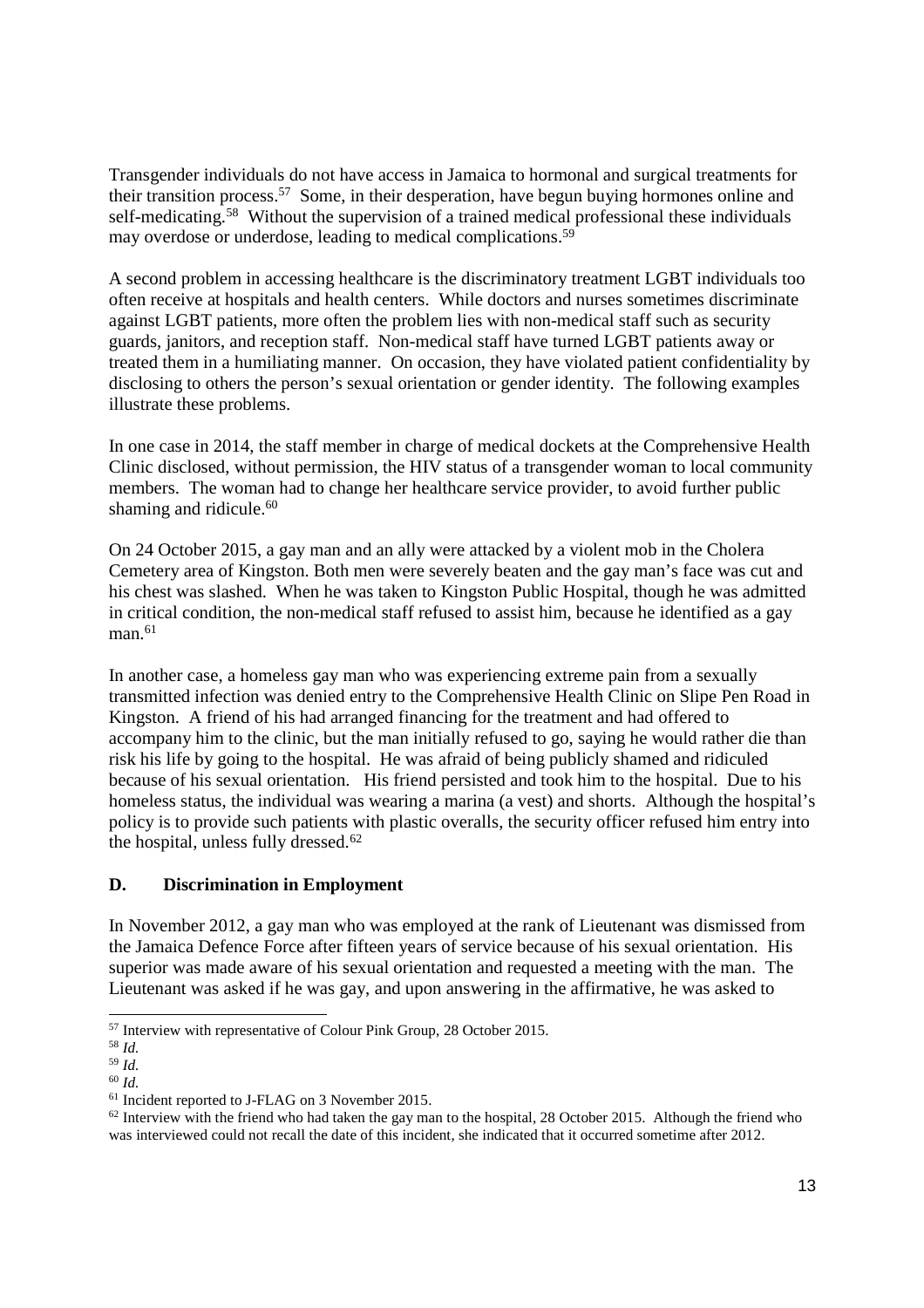leave the force. He became extremely depressed, feeling anger, helplessness and hopelessness, and attempted to commit suicide.<sup>63</sup>

A transgender woman reported that because of repeated past experiences with employment discrimination, she has stopped trying to find a steady job and only works when she can obtain freelance work for British or American businesses, with the result that she is unable to obtain a steady income. She related multiple examples of being let go from jobs due to her gender identity.<sup>64</sup>

In 2012, a gay man was severely beaten by three of his male coworkers in the bathroom of his workplace. The victim's tooth was broken during the attack. The victim believes he was attacked because he was viewed as effeminate or flamboyant.<sup>65</sup>

It is noteworthy that data from the J-FLAG 2015 study indicate that the persons who tend to be more open about their LGBT status are more likely to be denied a job.<sup>66</sup>

# **E. Discrimination in Housing and Homelessness**

LGBT individuals have experienced discrimination by landlords and landladies who do not want to rent to them or force them out of their home because of their sexual orientation or gender identity. In one case, a young man had rented two separate rooms in St. Catherine in 2014 for himself and his partner, telling the landlady that the other man was his cousin. They did not actually need two rooms, but they paid the extra money to rent a second room to maintain the fiction that they were living separately. But his landlady watched them, suspecting they were gay. The men moved out when their landlady, accompanied by someone with a gun, threatened the men and told them they had to get out.<sup>67</sup>

In another case, in 2012, a human rights defender and their friend sought to rent a two-bedroom apartment in New Kingston. They report being asked intrusive questions by the individual responsible for the property about whether or not they were certain they were just friends and about why they wanted to rent the apartment. Their attempt to rent the property failed because, the caretaker reported, the property owner is a Christian and does not desire to rent to homosexuals.<sup>68</sup>

Homelessness is a very serious problem for many LGBT Jamaicans. LGBT individuals have been forced to leave their homes and communities and live on the streets due to lack of tolerance, violence and threats of violence. Between January 2012 and July 2014, J-FLAG received 61 reports from LGBT persons, including children, who were displaced and denied their right to shelter and a family.<sup>69</sup> All of the twelve reports received in 2012 were from boys under 18 years of age.<sup>70</sup>

<sup>1</sup> <sup>63</sup> Interview with J-FLAG staff, 30 October 2015.

<sup>&</sup>lt;sup>64</sup> Interview with victim, 28 October 2015.

<sup>65</sup> Interview with J-FLAG staff, 30 October 2015.

<sup>66</sup> J-FLAG 2015, *supra* note 39, at 66.

<sup>67</sup> Interview with victim, 30 October 2015 (this incident was also referenced in earlier section on violence).

<sup>&</sup>lt;sup>68</sup> Interview with the human rights defender who was denied the apartment, 28 October 2015.

<sup>69</sup> J-FLAG, Recommendations for the 22nd UPR Session of Jamaica.

<sup>&</sup>lt;sup>70</sup> J-FLAG, Presentation for Recommendations for the 22<sup>nd</sup> UPR Pre-Session of Jamaica.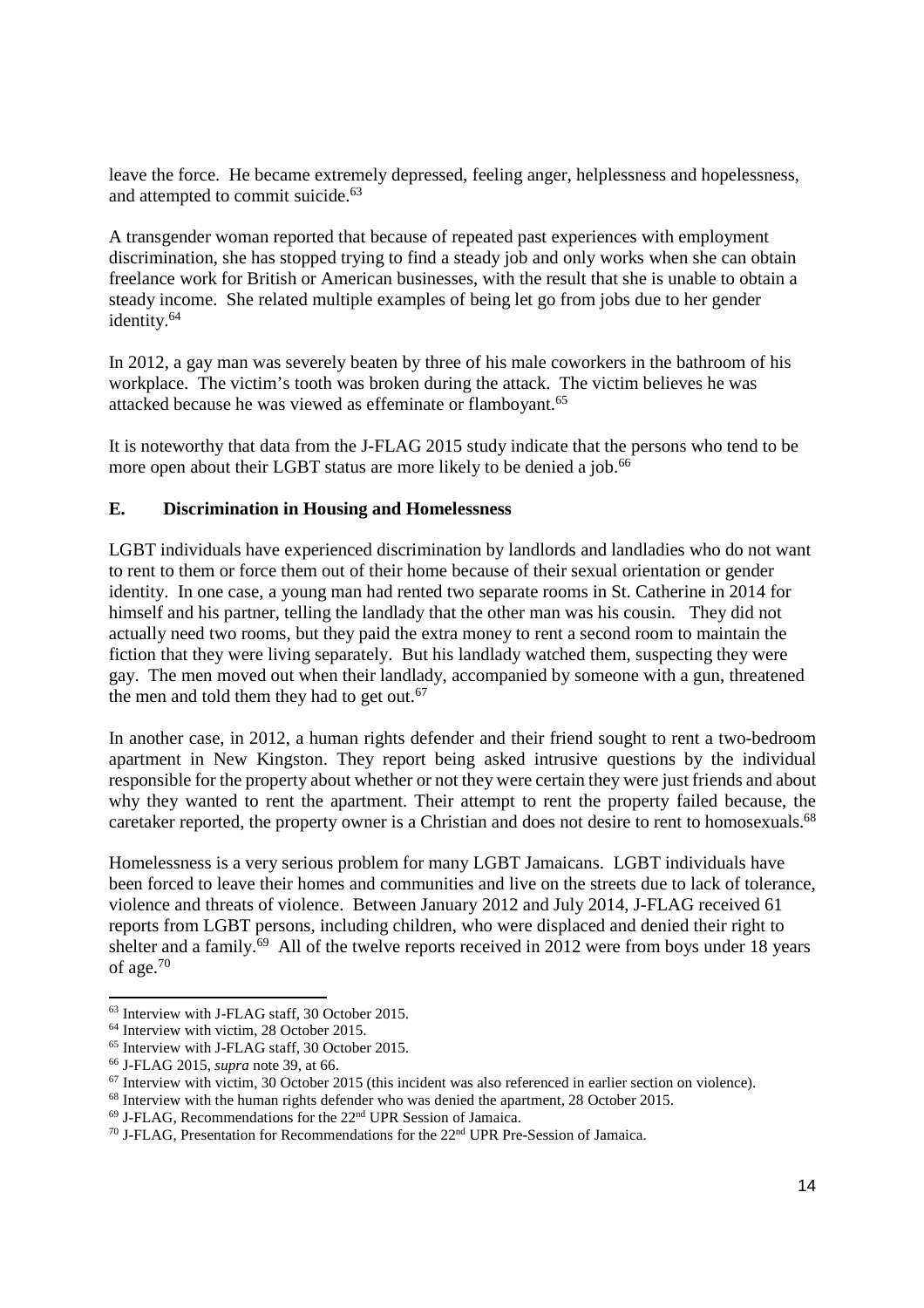One homeless gay man recounted his experience as follows:

 "They couldn't take my 'lifestyle'. . . . I had to leave from a very tender age. Well I was threatened because of my lifestyle because as I stated that's the road I chose to travel and they always speak about stuff that they would do and I see them do stuff so I felt threatened about my life and since 14 so I left. My mom has a farm in Golden Spring and so on and off I would go there and I really don't stay there a lot because I am not originally from there and if where I am from persons will hurt me what strangers would do to me . . . I've seen them beat guys, I saw them beat a guy who was not gay but who performs oral sex. I saw them torture him and that is when I left because they would always hit-out against boys like me. They tried to beat me already because of an incident where I got caught with a boy  $\cdots$ <sup>71</sup>

Another homeless individual said the following:

"I couldn't walk on certain road because they started throwing stones at me. I had to be hiding from stones at me and sometimes I said I won't hide I had to defend myself. I have to walk with my acid and cutlass . . . a guy threw stones at me whilst I was in the dance  $\ldots$  [Then some men came in  $\ldots$  They started firing guns [and] dem say 'dem waa kill the battyman' [they want to kill the gay man]. . . I then told myself that I have to leave this community, I went on the road..."<sup>72</sup>

Life for homeless LBGT individuals is extremely hard.<sup>73</sup> As one gay man put it, "[L]iving on the road for a gay man is very very hard, hard."<sup>74</sup> Another agreed: "[I]t tough out there, it really tough out there."<sup>75</sup> Homeless LGBT individuals live in abandoned buildings, open lots and gullies. They are forced to move frequently, both to avoid the threat of violence and because the authorities constantly chase them away from the places where they have settled. Those who are homeless do not have access to such basic necessities as running water, proper bathroom facilities, a place to shower and facilities for ironing their clothes, with the result that their appearance impedes their ability to get or keep a job.<sup>76</sup>

Homeless LGBT individuals are at great risk of violence. For example, a homeless individual recounted the following incident from early October, 2015:

"[Name] fell asleep in New Kingston and when he woke up he was covered in blood. Someone dropped something on his head. Dropped a stone on his head. He doesn't know who did it. He didn't even know what happened. ... [S]omeone pointed out to him that blood was on his clothes and then he said "wah do me, wah do me, wah do me?"<sup>77</sup> He didn't know that he was sleeping and

-

<sup>71</sup> Focus Group Discussion, 28 October 2015.

<sup>72</sup> Focus Group Discussion, 28 October 2015.

<sup>73</sup> *Id.*

<sup>74</sup> *Id.*

<sup>75</sup> *Id.* <sup>76</sup> *Id.*

<sup>77</sup> Translation: What is wrong with me, what is wrong with me?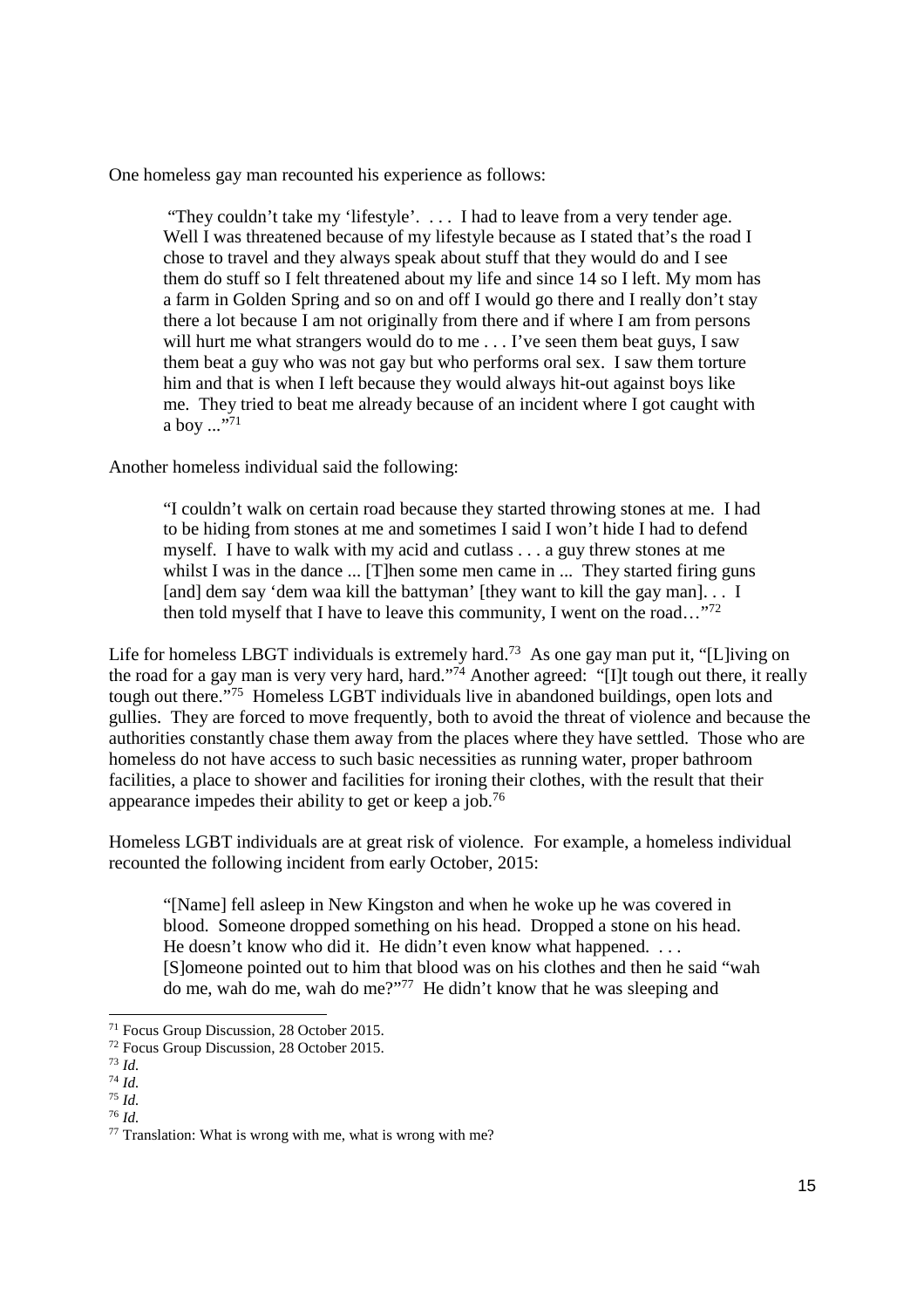someone passed and dropped something on his head. So these are the things we are facing on the road."<sup>78</sup>

This creates an unending cycle of violence. LGBT individuals have been forced to leave their communities because of the fear and threat of violence, yet they are forced to live on the streets where they are equally faced with physical violence being perpetrated against them.

# **IV. Criminalization of male same-sex sexual conduct**

Long after gaining its independence in 1962, Jamaica retains colonial-era laws that make male same-sex sexual conduct a criminal offence.<sup>79</sup> While these laws have hardly been used in recent years, their continuing existence helps to entrench and endorse a culture of heteronormativity, intolerance and homophobia toward lesbian, gay, bisexual and transgender Jamaicans and therefore legitimizes differential treatment, discrimination, harassment, violence and other forms of abuse which (as described above) remain pervasive in Jamaica despite progress over the last few years. <sup>80</sup>. Unfortunately, as recently as May 2015 during the Universal Periodic Review (UPR) and September 2015 during the  $30<sup>th</sup>$  Session of the Human Rights Council, the Government of Jamaica did not accept recommendations to repeal or amend "the buggery law."

Sections 76 and 77 of the Jamaican Offences Against the Person Act characterize male same-sex sexual conduct as an "unnatural offence" and an "abominable crime." <sup>81</sup> These sections read as follows:

# Unnatural Offences

76. Whosoever shall be convicted of the abominable crime of buggery, committed either with mankind or with any animal, shall be liable to be imprisoned and kept to hard labour for a term not exceeding ten years.

77. Whosoever shall attempt to commit the said abominable crime, or shall be guilty of any assault with intent to commit the same, or of any indecent assault upon any male person, shall be guilty of a misdemeanor, and being convicted thereof, shall be liable to be imprisoned for a term not exceeding seven years, with or without hard labour. <sup>82</sup>

Under the heading "Outrages on Decency," section 79 of the Offences Against the Person Act additionally criminalizes "any act of gross indecency" by one male with another, whether the conduct takes place "in public or private:"

-

http://moj.gov.jm/sites/default/files/laws/Offences%20Against%20the%20Person%20Act\_0.pdf.  $82 \bar{I}$ 

<sup>78</sup> Focus Group Discussion, 28 October 2015.

<sup>79</sup> HRW 2014, *supra* note 6, at 10 (colonial origin); http://www.nlj.gov.jm/Ja50/News.htm (date of independence). <sup>80</sup> J-FLAG 2013, *supra* note 22, at 3.

 $81$  The Offences Against the Person Act (2010), Sections 76-77, available at: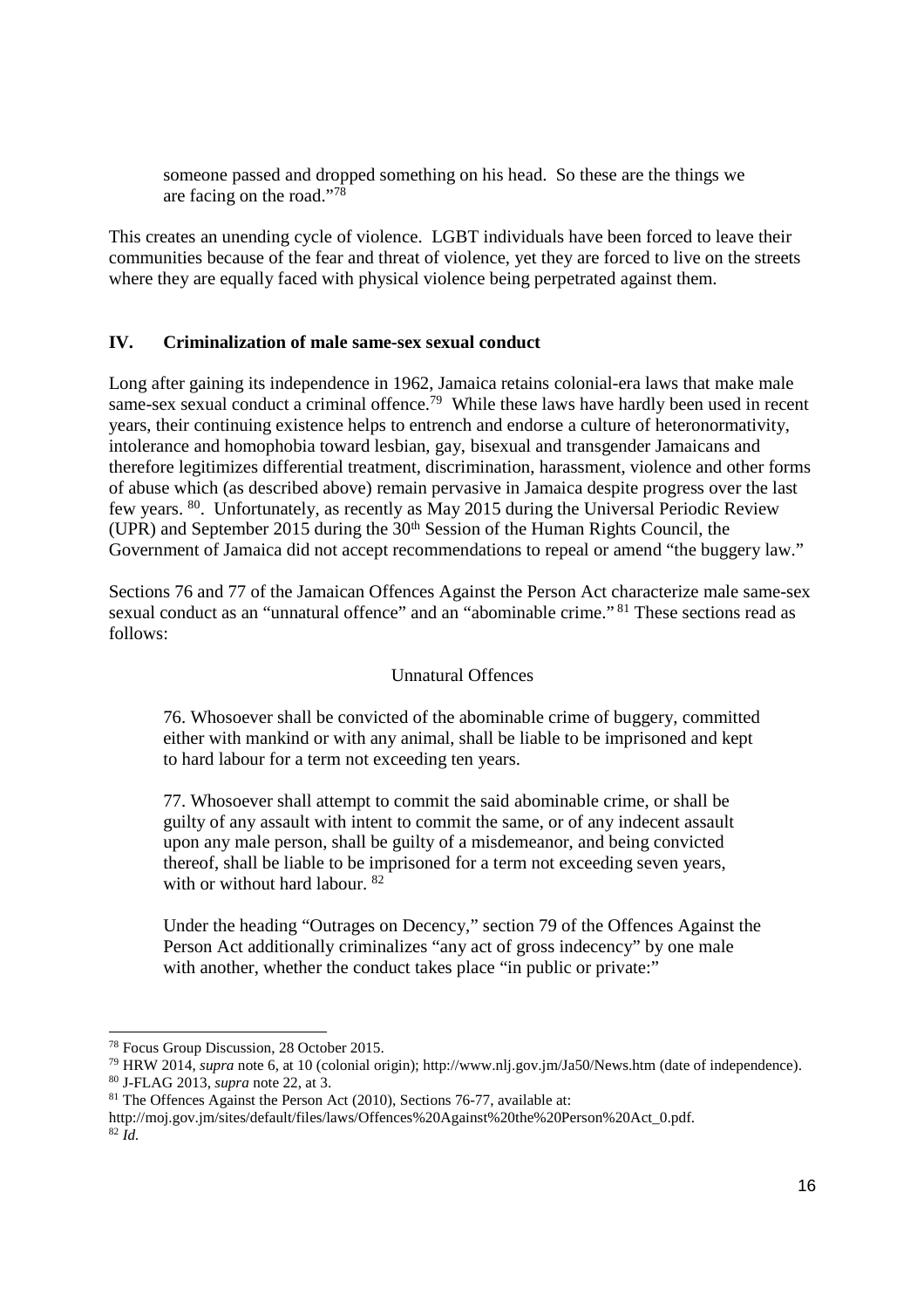79. Any male person who, in public or private commits, or is a party to the commission of, or procures or attempts to procure the commission by any male person of, any act of gross indecency with another male person, shall be guilty of a misdemeanour, and being convicted thereof shall be liable at the discretion of the court to be imprisoned for a term not exceeding two years, with or without hard labour.<sup>83</sup>

These laws are specifically protected by the Constitution. In April 2011, Jamaica amended Chapter III of the Constitution with the adoption of a new Charter of Fundamental Rights and Freedoms ("Charter of Rights").<sup>84</sup> The Charter of Rights declares that, with limited exceptions, "Parliament shall pass no law and no organ of the State shall take any action which abrogates, abridges or infringes" the rights enumerated in the Charter.<sup>85</sup> Among the enumerated rights are the following:

(g) the right to equality before the law;

 (h) the right to equitable and humane treatment by any public authority in the exercise of any function;

 $(i)$  the right to freedom from discrimination on the ground of –

(i) being male or female;

(ii) race, place of origin, social class, colour, religion or political

opinions;

 $(i)$  the right of everyone to –

 $*$  \* \* \*

 (ii) respect for and protection of private and family life, and privacy of the home.<sup>86</sup>

Unfortunately, section 13(12) of the Charter of Rights restricts the application of these rights to the LGBT community by sheltering Jamaica's criminalization of same-sex intercourse from any constitutional challenge:

Nothing contained in or done under the authority of any law in force immediately before the commencement of the Charter of Fundamental Rights and Freedoms (Constitutional Amendment) Act, 2011, relating to –

<sup>83</sup> *Id.* at 26.

<sup>84</sup> Charter of Fundamental Rights and Freedoms (Constitutional Amendment) Act (2011), Preamble and Sections 1-2.

<sup>85</sup> *Id.* Section 2, setting out the new Sub-section 13(2) of the Constitution.

<sup>86</sup> *Id.* Section 2, setting out the new Sub-section 13(3) of the Constitution.